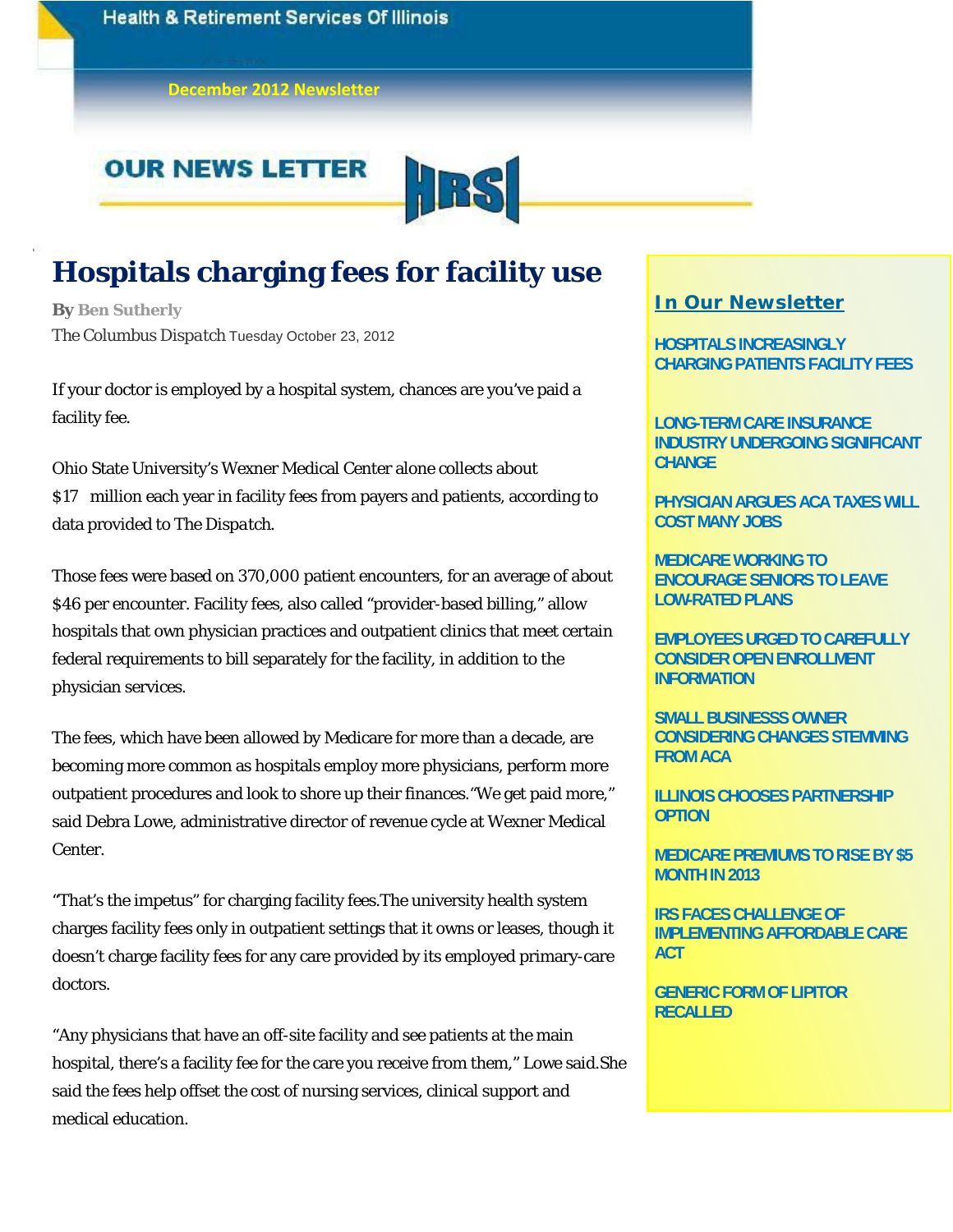"It very well could be that we transition more physicians into this model" of charging facility fees, Lowe said.

Such business considerations come as health systems extend their reach by employing more doctors.OhioHealth, for example, now employs more than 400 doctors — three times the 135 doctors it employed five years ago. As of July, Wexner Medical Center had 858 employed physicians, an increase of more than 20 percent from the 706 it employed in 2008.

Nationwide Children's employs 528 doctors, up from 381 in 2008. Mount Carmel Health System has about 140, up from 130 five years ago.

Facility fees for outpatient care frequently take patients by surprise. And such care is becoming more common.Franklin County's hospitals performed 4.46 million outpatient procedures in 2011, up 38 percent from 2007. During that same period, the number of inpatient admissions at county hospitals grew by 10 percent.

Private-sector health insurers are concerned that facility fees add to the cost of health care without supplying any real value for consumers, said Miranda Motter, president and CEO of the Ohio Association of Health Plans, which represents the state's health-insurance industry.

"It is even more troubling if cost-conscious consumers are discouraged from seeking primary care from employed physicians because of the potential of additional facility-fee costs," Motter said.

Facility fees can range from \$140 to \$375 at Wexner Medical Center, and from \$30 to \$200 at Nationwide Children's facilities, officials said. In many cases, commercial insurers negotiate lower charges, Lowe said. Medicare pays Wexner Medical Center \$50 for facility fees, shesaid.OhioHealth and Mount Carmel Health System say they don't charge facility fees.

But for certain outpatient procedures — cardiology and vascular care, for example — their billing often is the same for off-campus care as it would be at the hospital itself. Hospitals say that's because such services were previously provided in hospital settings and are still subject to hospital-accreditation policies and regulatory requirements.

Another reason: Hospitals often shift costs, charging private-sector insurance and their patients more to compensate for their losses on Medicare and, especially, Medicaid patients.In some cases, OhioHealth and Mount Carmel officials said, patients are billed by an employed physician's practice for the care they receive from a specialist in one part of an off-site building, and no facility fee is included.

They also get a separate bill from the hospital for any testing they receive elsewhere in the same building. The charges in that bill are comparable to what they would be at the main hospital.

If a doctor's offices are part of a hospital's outpatient department and a facility fee is charged, Medicare requires that hospital to explain the fees upfront.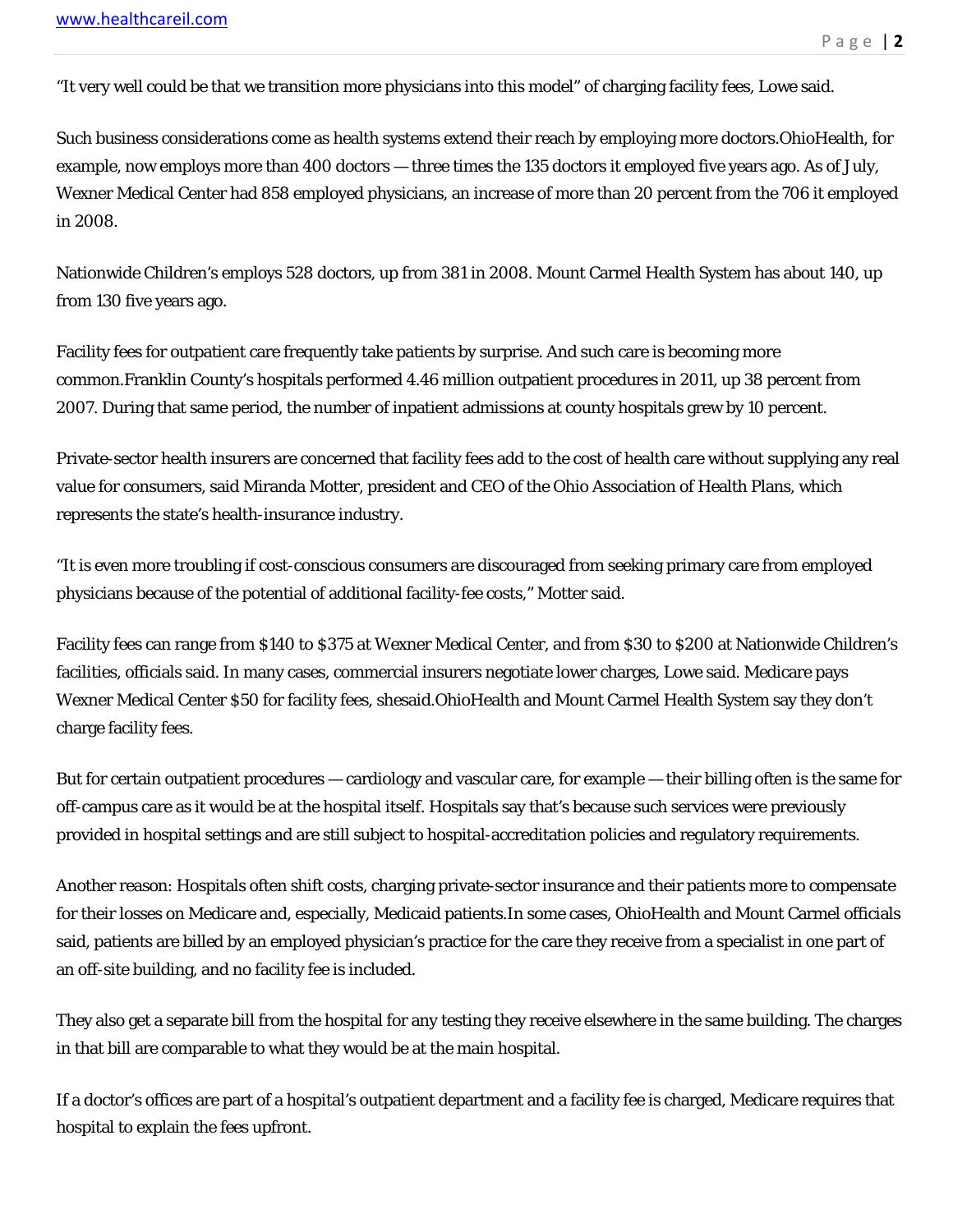j

A Nationwide Children's official said the fees are necessary because 53 percent of the hospital's patient revenue comes from Medicaid.

"It's not viable for private-practice physicians to see that high of a Medicaid mix without charging some fees," said Tim Robinson, executive vice president and chief financial officer.

Families of patients at Nationwide Children's won't see facility-fee charges on their bills because it's included as part of the professional fee, Robinson said.

Robinson said the fees help pay for "wrap-around services" provided by translators, dietitians, social workers and asthma coordinators, for example, that are meant not only to get patients better, but to keep them well.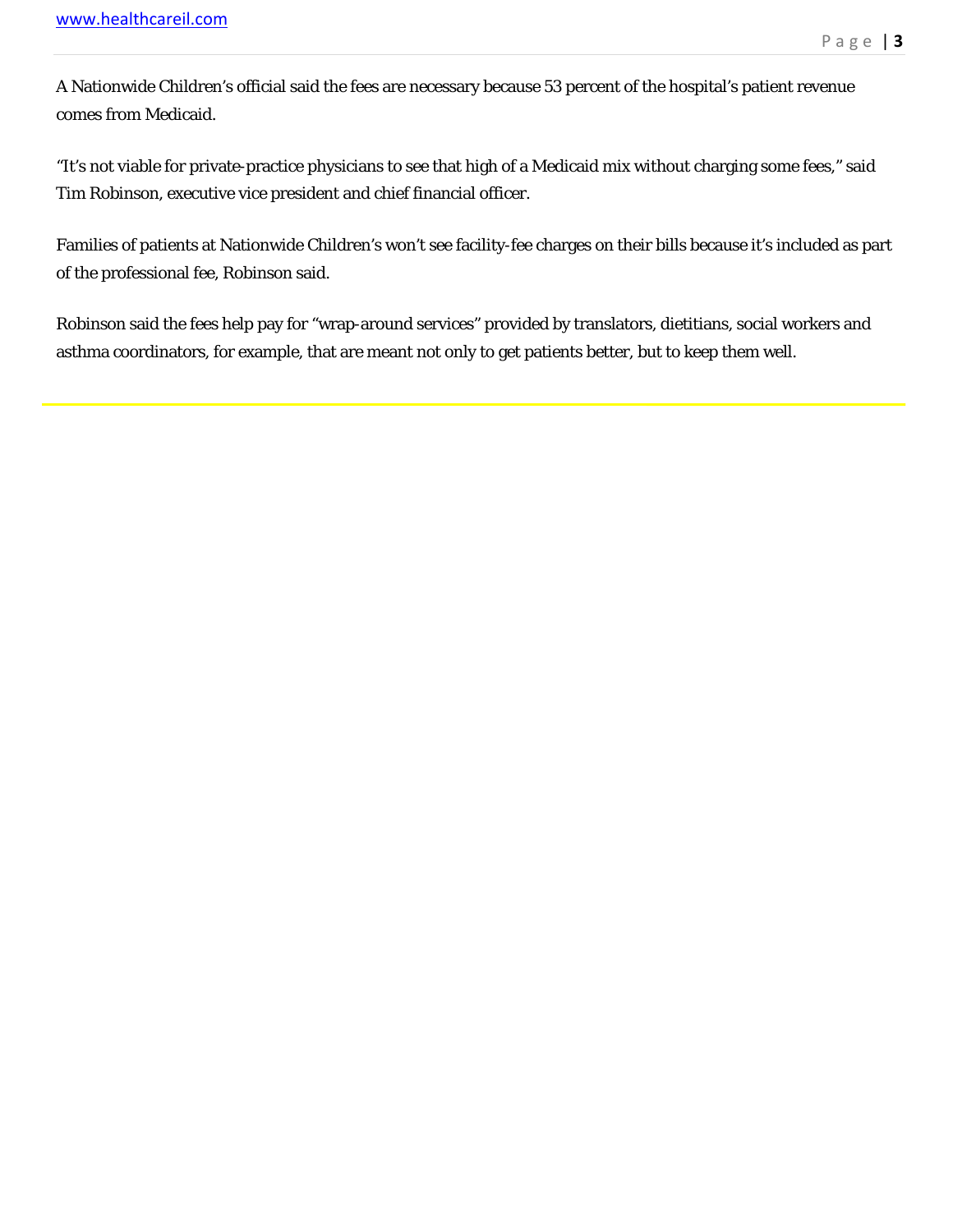### **Future of long-term care insurance in flux**

**By Christine Dugas, @christinedugas, USA TODAY** 

As Americans are living longer, they are facing the staggering cost of nursing homes and assistedliving care, often without a financial safety net. Long-term care insurance is one way to prepare for the growing expenses, but the industry is undergoing changes and the products are confusing and costly.

The long-term care insurance industry did not have many carriers to begin with. And now the industry is shrinking, prices are rising and carriers are limiting their coverage. Since 2010, five key insurance carriers have exited the market, according to a recent Moody's Investors Service report.

"As the market stands, currently there is considerable uncertainty as to its future," says Laura Bazer, Moody's vice president. "The question is, will new players come in and fill their shoes and will the products that the players are selling be useful to policyholders?"

The increase in rates will not only affect new policyholders. Even existing policyholders will see sharp increases in their premiums, although their carriers must seek permission from state insurance departments.

Currently, long-term care insurance costs average about \$2,000 a year for a single person age 55 and more than \$2,400 a year for a couple who are also 55, says the American Association of Long-Term Care Insurance.

Long-term care insurance is not for everyone. Consumers who have not saved much money don't need it because they would qualify for Medicaid. And those who have more than \$5 million do not need long-term care insurance because they can self-insure their assets, says Byron Udell, founder and CEO of AccuQuote.

It is those in the middle who have the most to lose if they don't have long-term care insurance. It is especially important if they want to be able to leave behind assets for their children, Udell says. Typically long-term care insurance plans have a waiting period, such as 90 days, before policyholders would begin to receive benefits. And although nursing home care is very expensive, in California, for instance, a large percentage of elderly people are in nursing homes for 90 days or less.

Today more than 85% of care is received outside of nursing homes, says Deb Newman, chairman of the Life Foundation. And people may not need as much long-term care insurance if they are being cared for at home.

One of the biggest complaints among consumers is that they may die without ever using long-term care insurance. That is why the industry is starting to come up with some new products to address those concerns. Among them:

•Shared care products that allow a married couple to take out separate plans that are connected. "If the first person passes away without using it, the benefit transfers to the spouse," Newman says.

•Hybrid products that are a life insurance policy that has a rider for long-term care insurance. Only a handful of companies offer it now, and it is being perfected, Udell says. But the hybrid provides a way to set up a pot of assets that can be used for long-term care. And if it is never needed for that, the family will receive a life insurance benefit.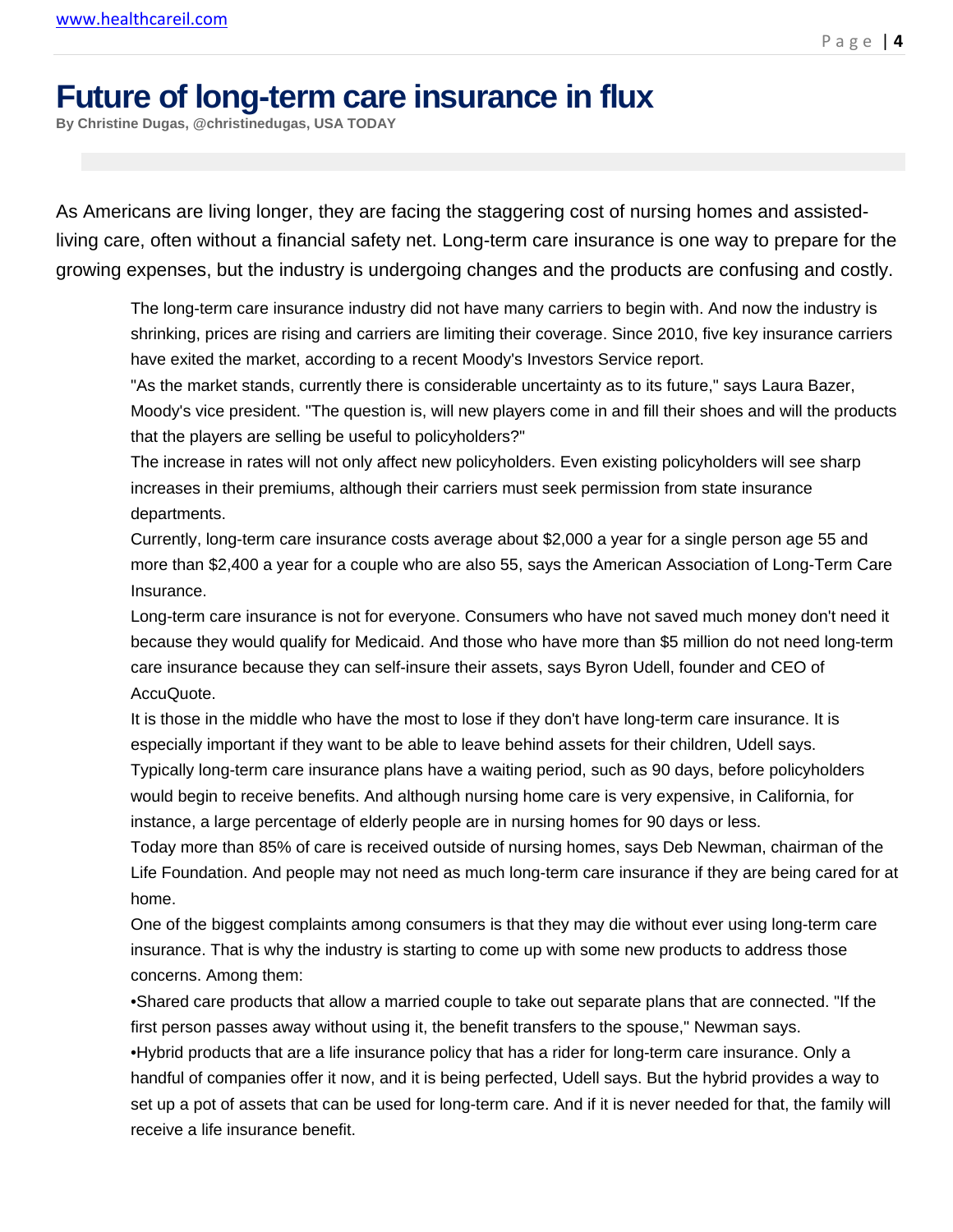•Long-term care partnership programs, which are offered in about 40 states. The advantage: Americans who have a state-approved, private long-term care insurance policy will be able to hold onto more of their assets if they later need to apply for Medicaid.

Americans can expect to live longer, and at some point many may need to be taken care of, and long-term care insurance could be useful. But as the industry seeks to reduce its risks, "at what point does long-term care become too costly for an individual or not have enough benefits to make it worth purchasing?"Bazer asks.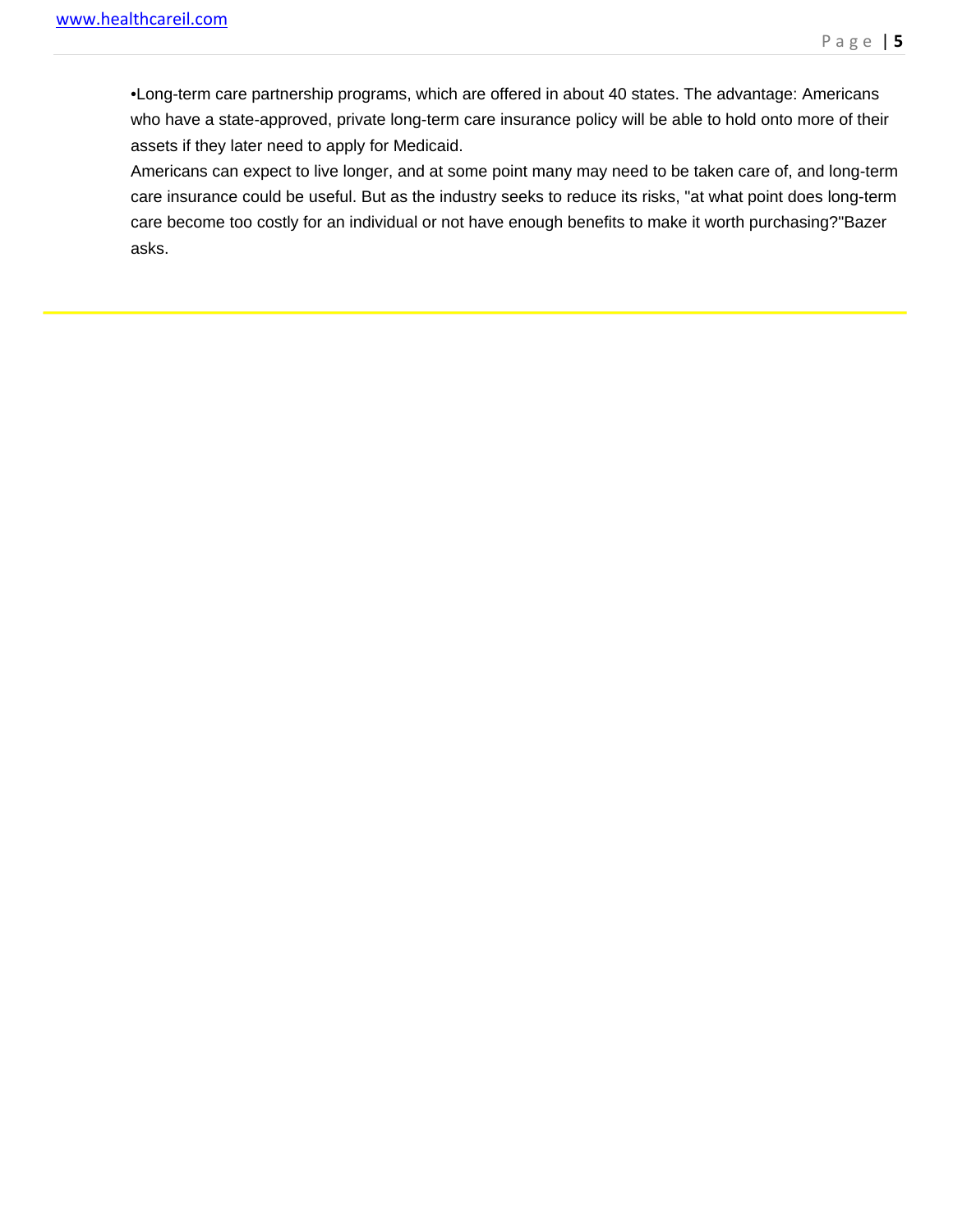## **WOLF: Obamacare taxes mean Obamacare layoffs**

800,000 jobs at risk

By Dr. Milton R. Wolf

The Washington Times



Monday, November 12, 2012

Illustration Crushing Obamacare Taxes by Alexander Hunter for The Washington Times

America's race toward the so-called "fiscal cliff" of automatic, massive tax increases is only part of the problem. This Thelma has her Louise — the Obamacare taxes — and hand-in-hand, these two terrors are racing toward Jan. 1.

The only thing worse than President Obama's broken Obamacare promises are the promises he intends to keep: the tax hikes. Remember when Mr. Obama promised he'd never raise taxes on families earning less than \$250,000 a year? He'd prefer you didn't, but when Chief Justice John G. Roberts Jr. and the Supreme Court put its stamp of approval on Obamacare, Mr. Obama became a court-certified tax-raiser.

Most of the president's health care takeover won't begin until 2014, but Democrats just couldn't wait that long to start taxing you. The "Top Five Worst Obamacare Taxes Coming in 2013," compiled by Americans for Tax Reform, is worth reviewing.

Obamacare Medical Device Tax. From pacemakers to MRI machines, if your health depends on a medical device, you will pay more. Manufacturers will face difficult decisions to compensate for the 2.3 percent excise tax on gross sales — levied even if a firm is not profitable. Will these firms charge you more, lay off workers or sacrifice research and development? Answer: Yes, yes and yes.

Obamacare "Special Needs Kids Tax." The newly imposed \$2,500 cap on flexible spending accounts is "particularly cruel and onerous" to families of special needs kids whose expenses can be many times that amount.

Obamacare Investment Income Surtax. What do your investments have to do with health care? It doesn't matter. If it moves, the Democrats will tax it. Capital gains taxes will increase by more than half and dividend taxes will nearly double. A hostile investment climate will starve business of capital and is a recipe for a double-dip recession.

Obamacare "Haircut" for Medical Itemized Deductions. Limiting the amount of medical expense deductions will impact families with sizable medical expenses — chief among them, near-retirees.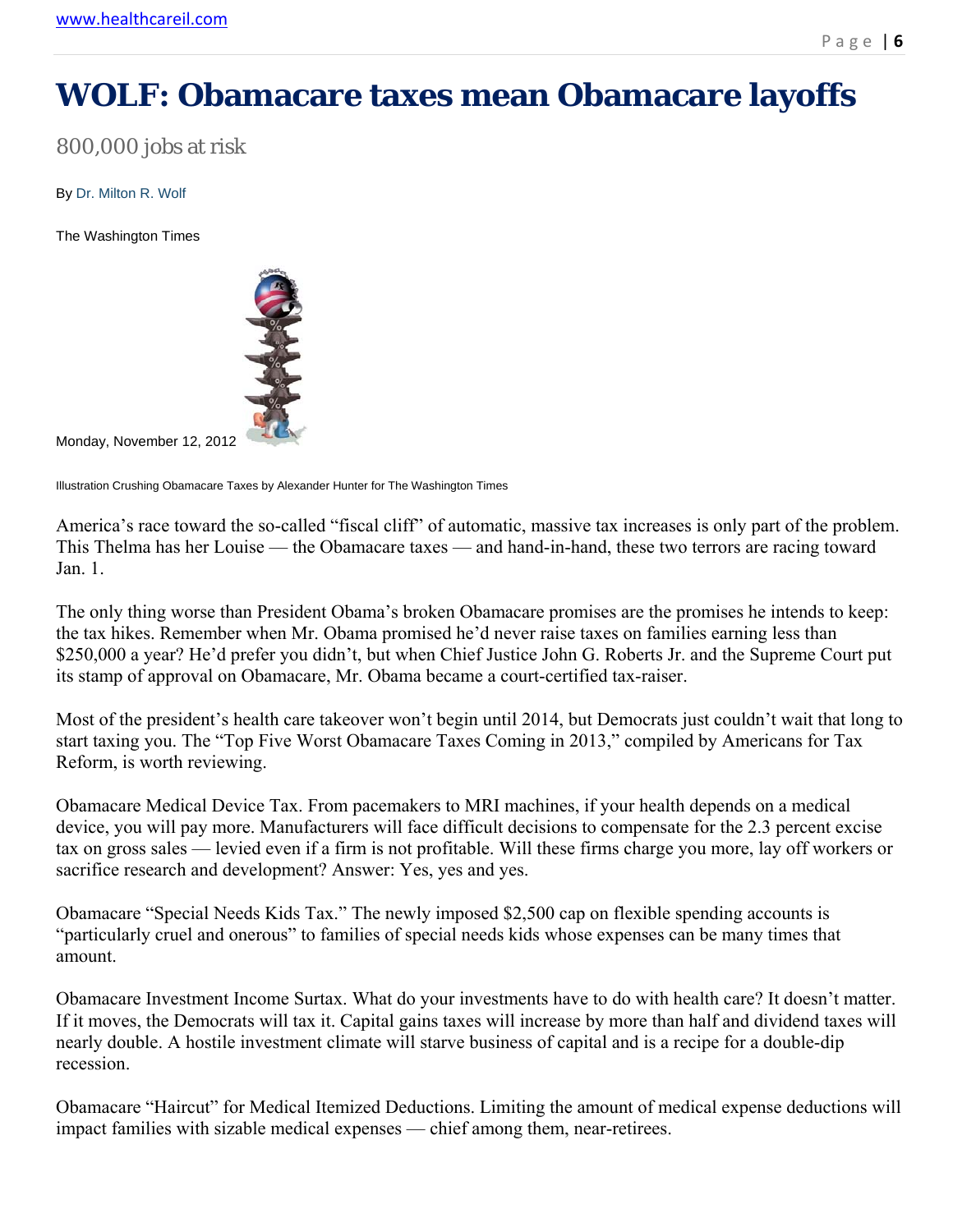ObamacareMedicare Payroll-Tax Hike. An increase in the payroll tax by nearly a third just made you more expensive for your employer to keep around.

Of course, this is just the start. The labyrinth of new Obamacare regulations will kill businesses. The 2,700-page law has already generated tens of thousands of pages of regulations, and it's growing. Here's one example: The president's crackerjack bureaucrats required an impressive 18 pages just to define what a full-time employee is. Businesses will need to hire their own in-house bureaucracies to stay in compliance with the Washington bureaucracies.

It gets worse — much worse. Obamacare imposes a \$40,000 fine for daring to hire a 50th employee without providing government-sanctioned health insurance. Small businesses will start to resemble the television show "Survivor" as anyone above the magic number is voted off the island. Think this won't have an impact? There are already 2.4 times as many businesses in America with 49 employees as those with 50. Good luck.

800,000 Jobs. That's what Congressional Budget Office Director Doug Elmendorf estimated in 2011 that Obamacare will destroy, and the day of reckoning has begun. In the wake of Mr. Obama's re-election, companies large and small have already begun announcing layoffs, 45 so far, including (but certainly not limited to): Boeing, Hawker Beechcraft, U.S. Cellular, Husqvarna, Caterpillar, Bristol-Myers and on and on. Expect more — lots more.

Small businesses are especially vulnerable, particularly without the resources for throngs of lobbyists and lawyers. A recurring theme is unfolding: "Elections have consequences," said one Las Vegas business owner as he explained that the survival of his company demands that he lay off 22 of his 114 employees. The Twitter aggregator website Twitchy.com has compiled distraught business owners facing the new normal. One user tweeted: "I own a small business … as of today. I will be laying off 10 of my 60 employees … Thanks Obamacare."

These tragic stories are accumulating, and the human toll is devastating despite the administration's assertions of a recovery. "The private sector is doing fine," claimed the president earlier this year. This is fine? Mr. Obama came into office promising us change, and now he's delivering it: 800,000 layoffs and lost jobs during a "recovery" would indeed be some kind of change.

Be sure to thank a Democrat.

*Dr. Milton R. Wolf, a Washington Times columnist, is a radiologist and President Obama's cousin. He blogs at miltonwolf.com.*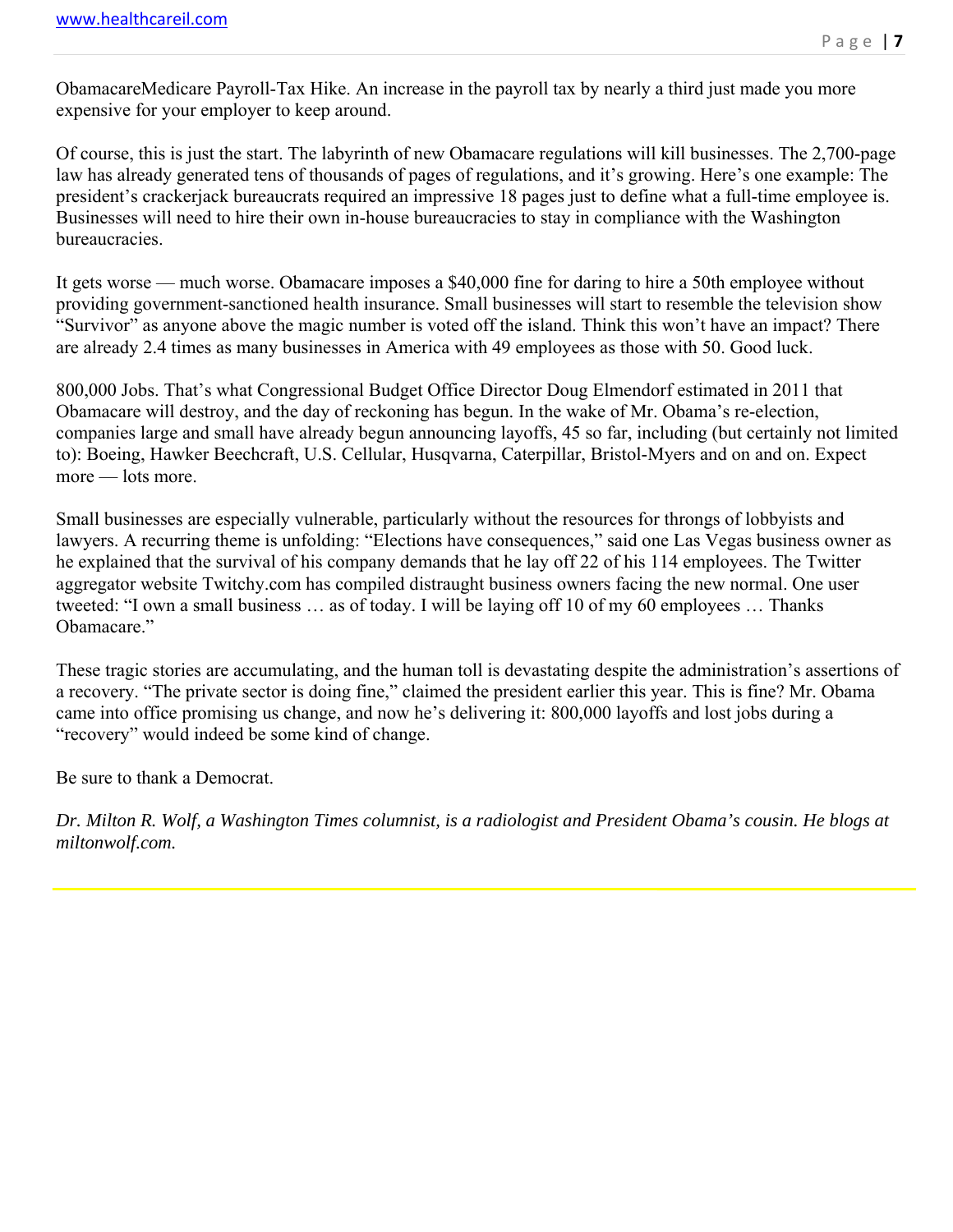# **Medicare asks some to make plan changes**

**By Susan Jaffe, Kaiser Health News,** 11/5/2012

Medicare officials are trying a novel approach during this enrollment season to gently nudge a halfmillion beneficiaries out of 26 private drug and medical plans that have performed poorly in the past three years.

It starts with letters telling seniors they're enrolled in a low-rated plan. "We encourage you to compare this plan to other options in your area and decide if it is still the right choice for you," the letter urges. About 375,000 Medicare Advantage plan members got letters, as did 150,000 drug plan members in 48 states. The effort is the first time that Medicare officials have tried to steer beneficiaries away from some private drug and medical plans, while still allowing the plans to operate. Officials have also warned the plans that they might be canceled in the future.

Instead of a typical government form letter, each was addressed to the individual by name and tells the beneficiary that her plan "has been rated 'poor' or 'below average'" because it earned less than three stars under Medicare's five-star rating system for three consecutive years.

Yet, that might not be enough to catch their attention.

"Some people don't change no matter how many letters you send them," says Leta Blank, program director for the Montgomery County, Md., Senior Health Insurance Assistance Program, which helps seniors evaluate coverage options. There are dozens of plans for sale in most counties. Even if a different plan is cheaper, studies have shown, few seniors change plans. "They are paralyzed. It's a very difficult issue," Blank says.

For many beneficiaries, plan ratings are not as important as price, restrictions on drugs and whether their doctors participate, she says.

In addition to the letters, Medicare is making it harder for people to sign up for one of the 26 plans. If consumers search for plans on Medicare's plan-finder website, they can access and join other, betterperforming plans electronically. But to join one of the 26, they must contact that company directly. Those plans also have a warning symbol next to their names to highlight their low ratings.

Seniors who pick plans with poor track records will have one chance to switch next year into a better plan. Medicare officials are considering mailing a reminder in February. Most of the roughly 13.3 million Medicare Advantage members and about 19 million drug plan enrollees are locked into plans for a year. But if beneficiaries stay in a low-rated plan, they eventually could be forced out.

"We want to make it easy for beneficiaries to find and select the highest-quality plans, and discourage people from staying in chronically low-performing plans," said Isabella Leung, a Medicare spokeswoman. Notices don't explain that plans might be in trouble. In April, the Centers for Medicare & Medicaid Services, which oversees Medicare, warned insurers that plans scoring less than three stars over three years "have ignored their obligation to meet program requirements and (are) substantially out of compliance with their Medicare contracts over a period of time." Such plans can expect greater scrutiny, the letter says. "They should also expect CMS to initiate action to terminate their contract" after CMS confirms the low scores reflect violations of Medicare rules. CMS has prohibited one plan from enrolling new members.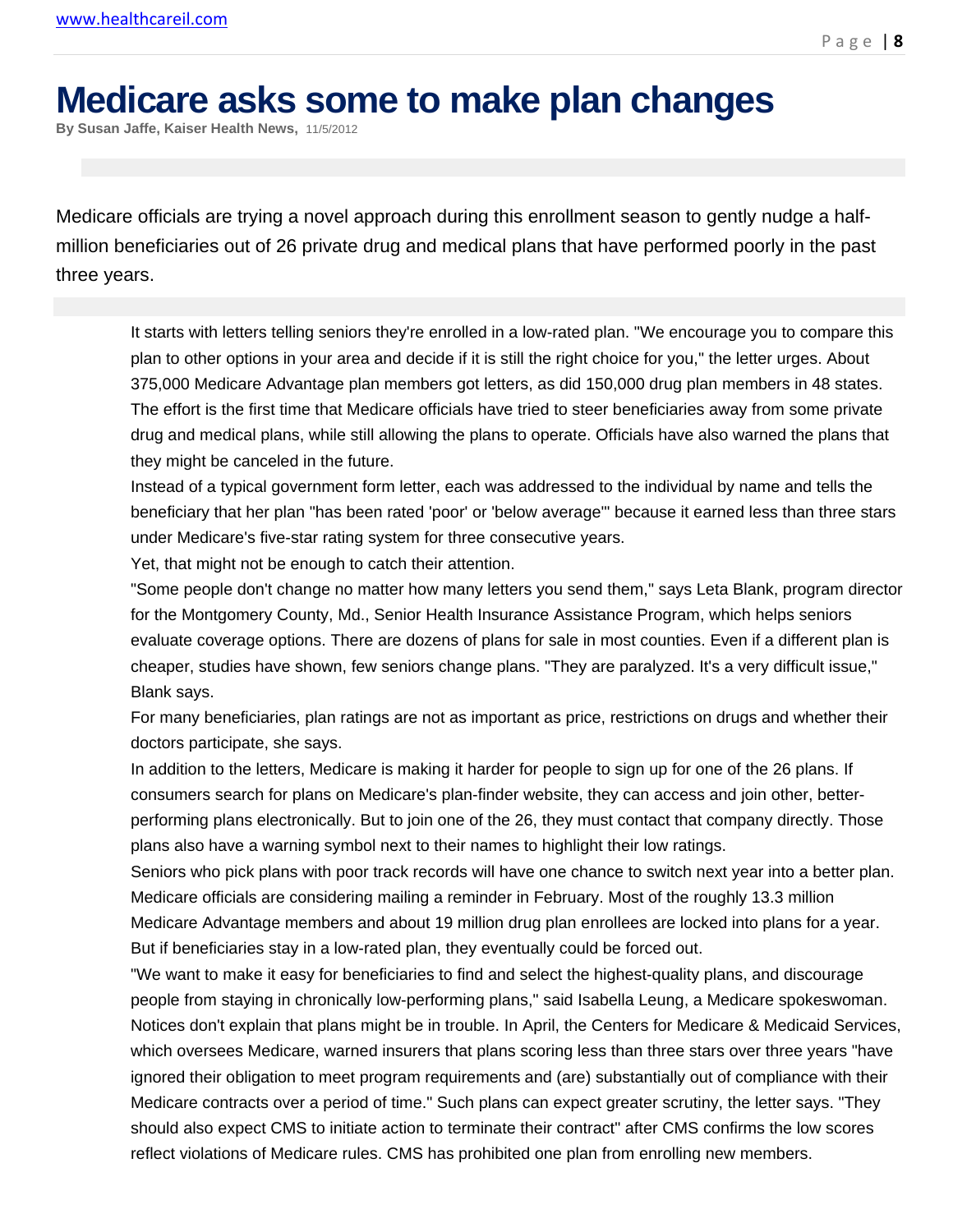l.

Robert Zirkelbach, of America's Health Insurance Plans, an industry group, said the letter is "premature" because the ratings system is flawed. He says it's based on measures that don't sufficiently take into account, for example, plans serving a disproportionate number of beneficiaries with many chronic conditions or special needs, or who live in underserved areas. "It's important to make sure we get the measures right before we move on to these other steps."

Leslie Fried, director for policy and programs at the National Council on Aging, an advocacy group, said the letter didn't have to mention potential plan terminations. "The letter tells people what they need to know about the quality of their plan and that they should consider changing to a higher performing plan," she said. If seniors ignore the warning, that's their choice, she said.

Kaiser Health News is an editorially independent program of the Henry J. Kaiser Family Foundation, a nonprofit, non-partisan health policy research and communication organization not affiliated with Kaiser Permanente.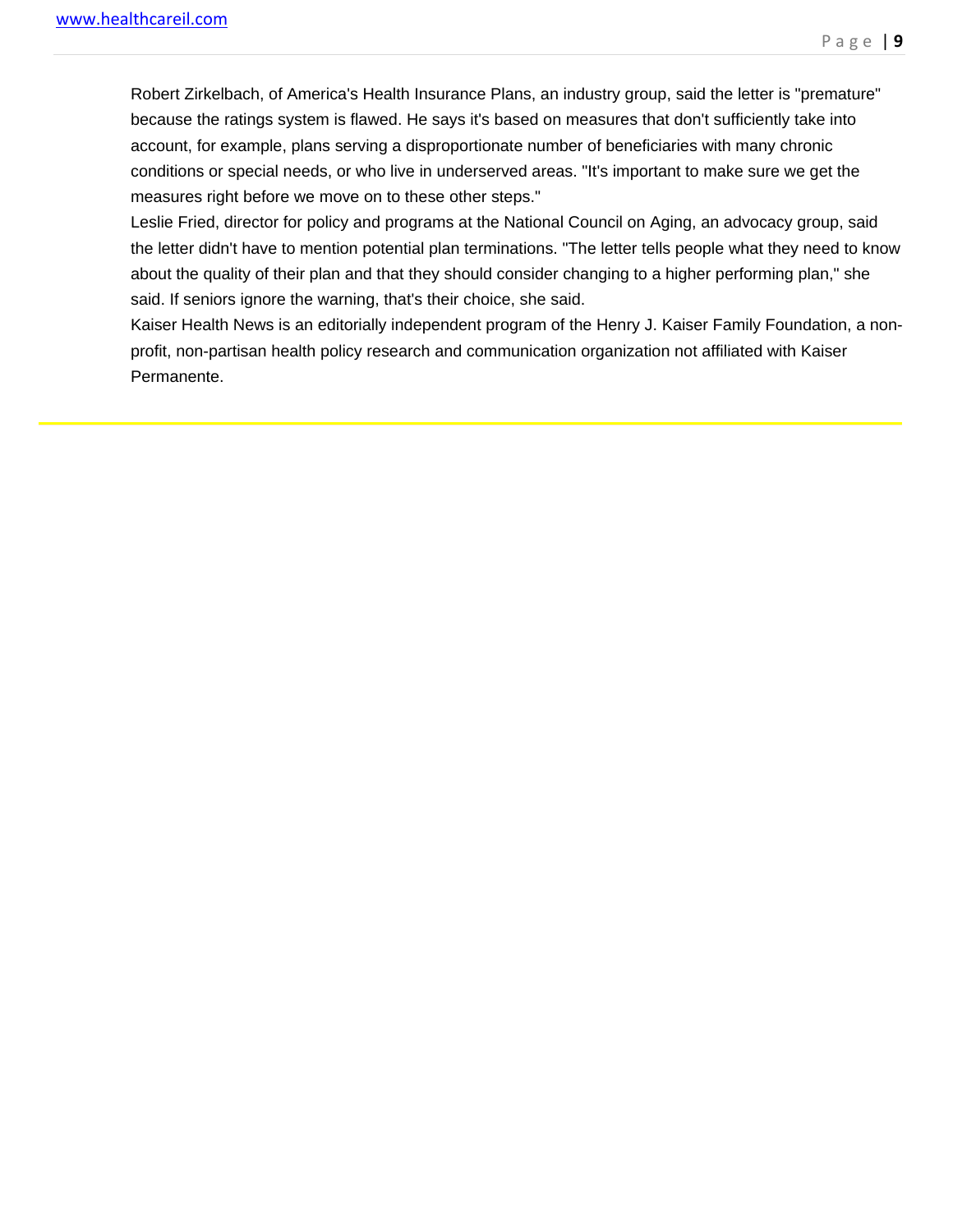# **Retirement 'Perfect Storm' Coming in 2013**

*By Mark Koba | CNBC – Thu, Nov 15, 2012*  **@cnbc** on Twitter

An estimated 7 million Americans will reach the age of 65 by the start of 2013, and many will no doubt be thinking about retiring.

But even if falling off the "**fiscal cliff'** is avoided, some financial experts are warning anyone thinking about trading in their paycheck for a retirement fund next year.

"It's kind of a perfect storm in 2013 when you think about it," said Jason Wheeler, CEO of Pathfinder Wealth Consulting.

"With questions about taxes, spending cuts, the markets, health care-and then put those together with the number of seniors wanting to retire or will lose their jobs-the year could be a rough one when it comes to retirement," he said.

Topping Wheeler's worry list seniors are taxes.

"The magnitude of what a retiree will pay on their investments could really hurt their finances," he said. "And right now we don't know what that will be."

If no deal is reached to solve the fiscal cliff by Dec. 31, the Bush tax cuts end and rates go higher on capital gains and dividends.

As it stands now, the top tax rate on capital gains will jump to 23.8 percent from 15 percent and the top tax rate on dividends nearly triples to 43.4 percent from 15 percent. And any fiscal deal will likely include higher tax rates so seniors had better count on that when they plan for their retirement, said John O. McManus, CEO of McManus & Associates, a trust estates law firm.

"Many seniors may want to postpone retirement in 2013 because they just don't know what their tax rates will be," McManus said. "If the markets don't perform well and tax rates go higher, seniors will have a lot less money to spend. There's a lot of uncertainty about where this will all end."

But McManus said even planning for tax increases won't be easy.

"If someone retires in January but a deal isn't reached until March, will tax rates be re-retroactive? That's a big risk for someone thinking about retirement," said McManus.

More seniors than ever are depending on defined contribution plans to fund their retirement as traditional pension programs decline. Only one in five people in the private sector actually have a pension plan in place, according to the National Institute on Retirement Security.

And though the most recent IRS data show that more than 63 percent of taxpayers with qualified dividend income are age 50 and older, some 23 percent of workers don't participate in a retirement plan-leaving many seniors unprepared for their golden years.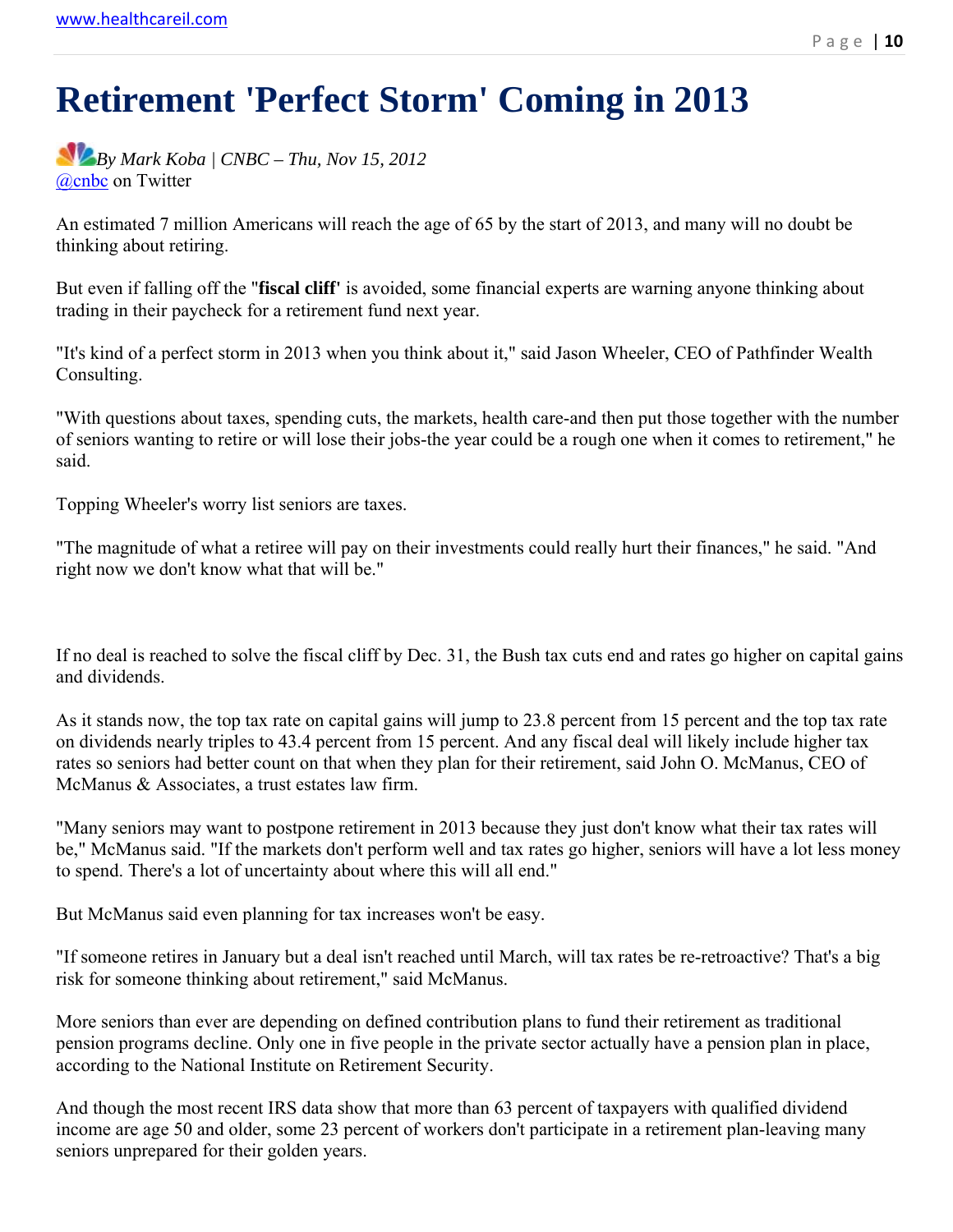"The vast majority of people don't have the money to retire," said financial planner Bill Losey, president of Bill Losey Retirement Solutions. "For instance, they don't max out the contributions to their 401(k)'s. I think people need to have two to five years' worth of expected income before they can think about retiring."

Another part of the storm facing seniors in 2013 is Social Security. Retirees will see an increase in their payments-but only by 1.7 percent, less than the 3.6 percent they got in 2012. That's because the payments are adjusted to inflation-which Wheeler said is low but not low enough.

"Food, clothing, gas, everything is inching up in price while salaries remain low," he said. "Seniors will feel the pinch if they retire next year."

Inflation hurts those seniors who looked to fixed income investments like bonds, for retirement funds, said Chris DeGrace, first vice president for private wealth management at SunTrust Investment Services.

"Given how low interest rates are and will be for the next few year with what the Federal Reserve is doing, it's going to be hard for seniors to generate needed income," DeGrace said. "There will be more stress on them to find other types of guaranteed income streams."

If their incomes are going down, seniors face rising health care costs in 2013. A report from Fidelity Investments found that a 65-year-old couple in 2012 would need an estimated \$240,000 to cover medical costs through their retirement-a 50 percent increase from 2002. That figure will likely increase to \$260,000 next year.

And those on Medicare will see their monthly premiums go up from \$104.20 in 2012 to \$120.00 in 2013-as well as increased taxes on the wealthy to help pay for Obamacare.

"More and more people are going to be responsible for their health care costs as they get older," Wheeler said. "Even with Medicare, and as companies stop providing coverage to their retirees, those costs loom large for seniors<sup>"</sup>

While 2013 presents unique problems, analysts say that in the end, planning for retirement never comes at an easy time, fiscal cliff or not.

"Seniors need to think about that if they leave the workforce, can they get back in, no matter what the year?" said Losey. "Are they retiring because they need a break? I've had clients say three to six months later that they want to work again because they are bored. And these days it's difficult for seniors to get jobs that pay well when companies are hiring younger people at lower salaries."

"It's not to say that 2014 will be a better year to retire," said McManus. "There are a always a lot of things people can't control, like the markets and global issues. I'm just saying that if you think about retiring in 2013 you need to take care and take caution."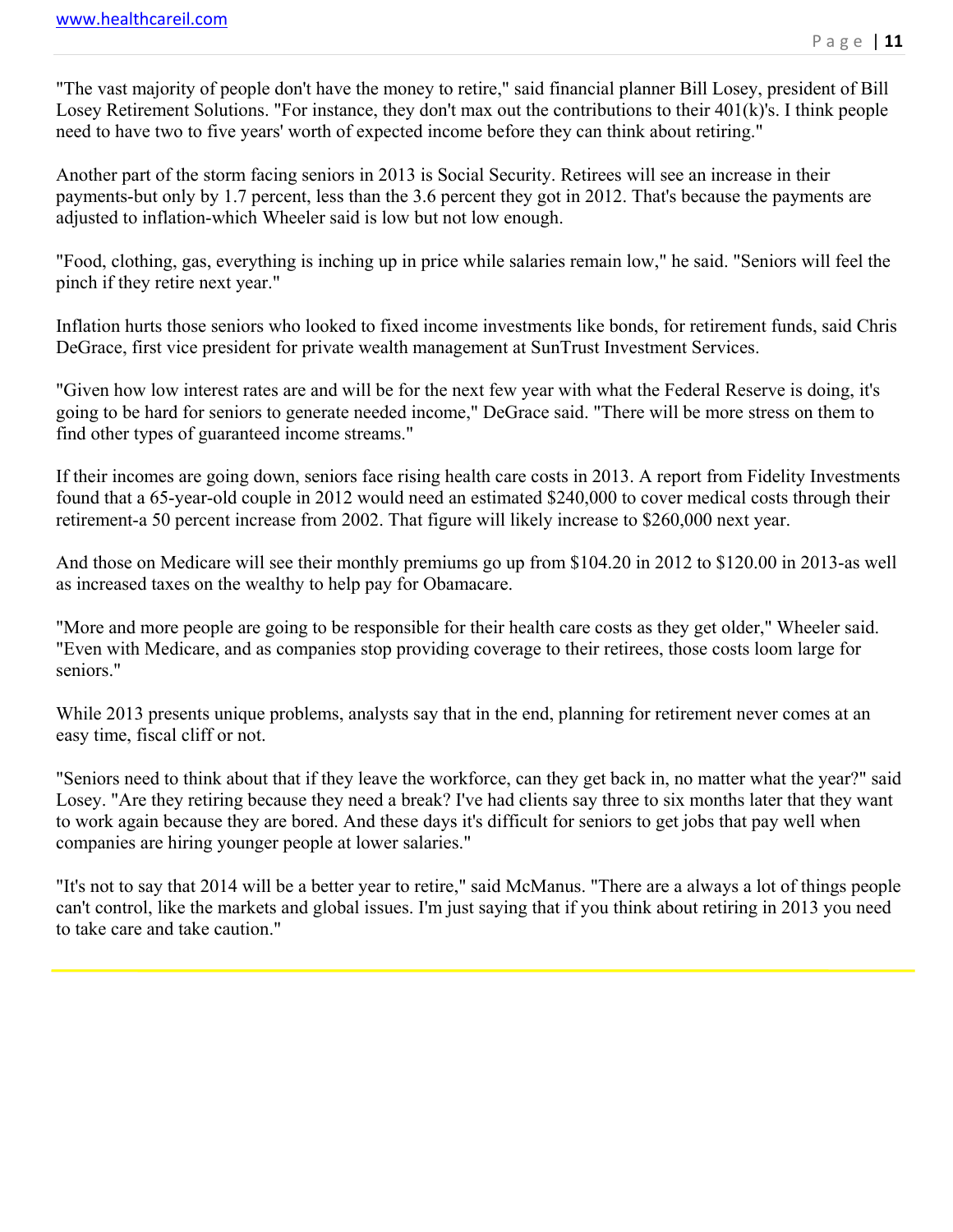# **Time to elect a health-care plan**



Wilfredo Lee/AP - Aetna has some tips to help during open enrollment for health-care benefits.

**By Michelle Singletary, Nov 06, 2012** 

### **The Washington PostPublished: November 6**

Thank goodness the election is over because there is another election you need to focus on now.

This time of year, your employer gives you an opportunity to make changes to your workplace benefits next year. Yes, it's open-enrollment season again.

### **Electing a health-care plan**



Michelle Singletary NOV 6

Can I be honest with you?

I've been trifling in the past when it comes to open enrollment. There have been times when I waited until the night before the deadline to review my benefit information. Or life got in the way and I just forgot to review my choices. Usually, I just went with what I already had, which is good. But I could have made some costly mistakes.

Fifty-six percent of employees estimate they waste up to \$750 annually because of their errors during open enrollment, according to a survey of 2,500 consumers conducted for insurance provider Aflac. Participants said they elected the wrong level of insurance coverage or took benefit options they didn't need.

Take heed from the mistakes the Aflac survey found:

●Sixty-one percent of those polled said they are only sometimes or not at all aware of changes to their insurance policies each year.

●Eighty-nine percent default to the same options every year.

●Only 16 percent contribute the right amount to flexible spending accounts.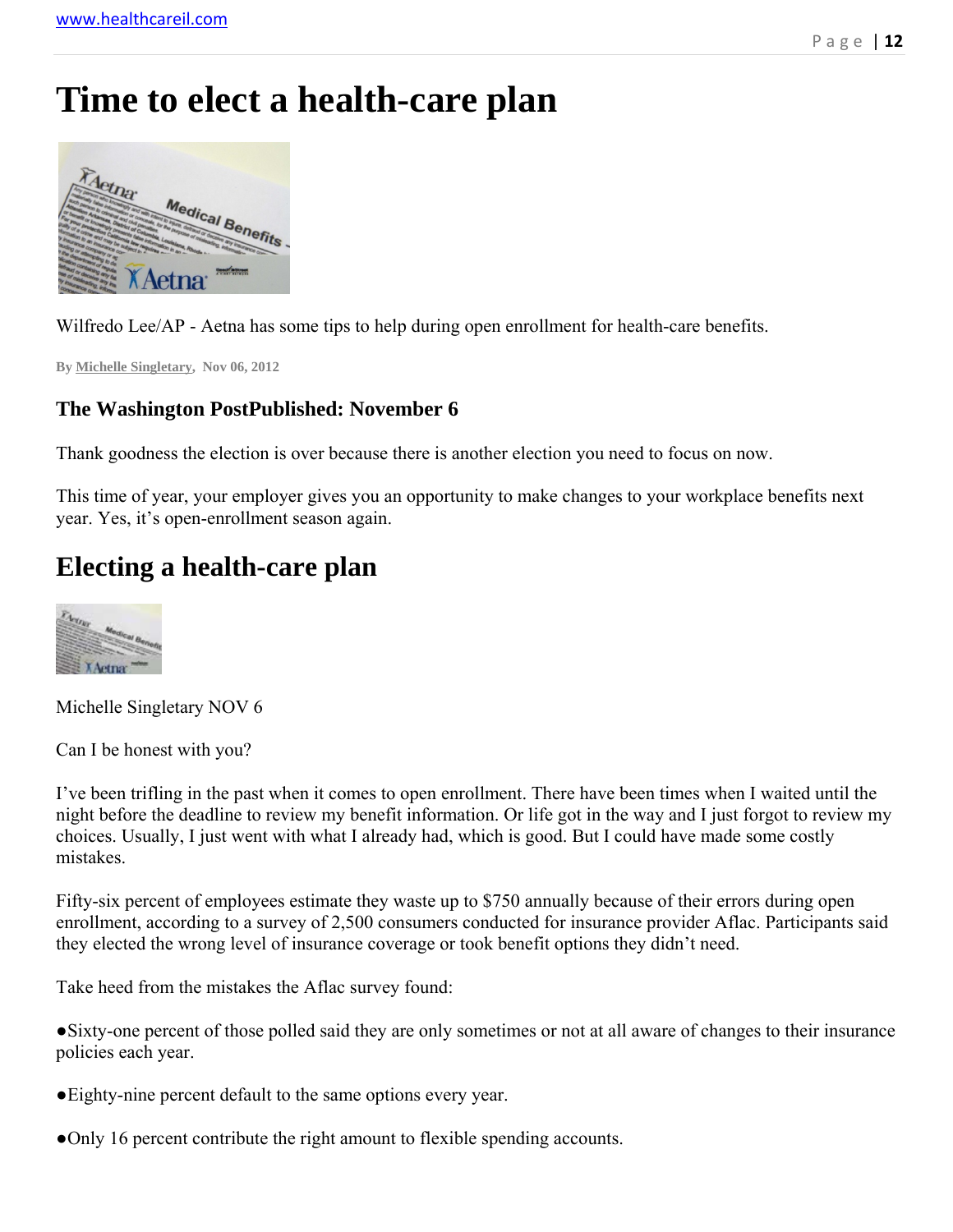If you can't focus on the dizzying amount of information, I understand. You are not alone. A health survey by Aetna found that workers rank choosing health-care benefits as the second most difficult major life decision behind saving for retirement. Further, survey respondents said that choosing health-care benefits is more difficult than purchasing a car, making decisions about medical tests or treatments, parenting and selecting other forms of insurance.

So why do we dread it so much?

Overwhelmingly, employees said they found decisions on their health-care benefits to be difficult because the information they are given is confusing and complicated, there is conflicting data and it's hard to determine which plan is the right for them, according to the Aetna survey.

First — and this may sound obvious — don't treat your open enrollment package like junk mail. Open it. Or go online and read through the materials provided by your employer. You will likely find tools to help you compare health-care costs, insurance plans or other benefits. Even if you aren't planning to make any changes to your choices, look at everything that is being offered. The health insurance plan that has worked for you in the past may have undergone some major changes or service deletions. How do you know if you've got the best plan for you or your family if you don't know what else is being offered?

You have to do some math. I know. It's a pain. But you may have a Cadillac health insurance plan when you only need Chevy coverage. Take some time to add up your yearly medical expenses so you can elect the right coverage for your needs. Aetna found that 43 percent of its survey participants rarely or never track how much they spend on out-of-pocket health-care costs.

Maybe self-help isn't best for you. Some people are comfortable reviewing materials on their own. But in the Aflac survey, half of employees said they would feel more informed if they sat down with an insurance consultant during enrollment. If you fit within this group, go to the open enrollment meeting at your place of work.

Aetna has some additional tips to help during open enrollment. Go to www.planforyourhealth.com and look for "(Benefits) Decisions 2012: Top 10 Tips." Here are a few of the tips, pulled together by Wendy Shanahan-Richards, co-author of "Navigating Your Health Benefits for Dummies" and national medical director for Aetna:

●Make a list of your current and future health-care needs. Include prescription medications or any planned surgeries or health-care procedures for the upcoming year.

●Review any problems you had with previous benefits plans. This is a good time to try to learn more about coverage you wish you had in the past. One of the reasons I'll probably stick with my current provider is because the company added my regular health facility to its list of centers designated to handle urgent-care problems. If my children get sick after-hours, I don't have to drive as far as I've had to in the past.

●Don't just focus on the plan premiums. Take note of out-of-pocket expenses such as co-payments, deductibles and any additional charges.

●Pay attention to your open enrollment deadlines so you don't have to rush to make a decision for your elections.

Don't be trifling. Not now. Not when health-care costs are going up and your money is so stretched.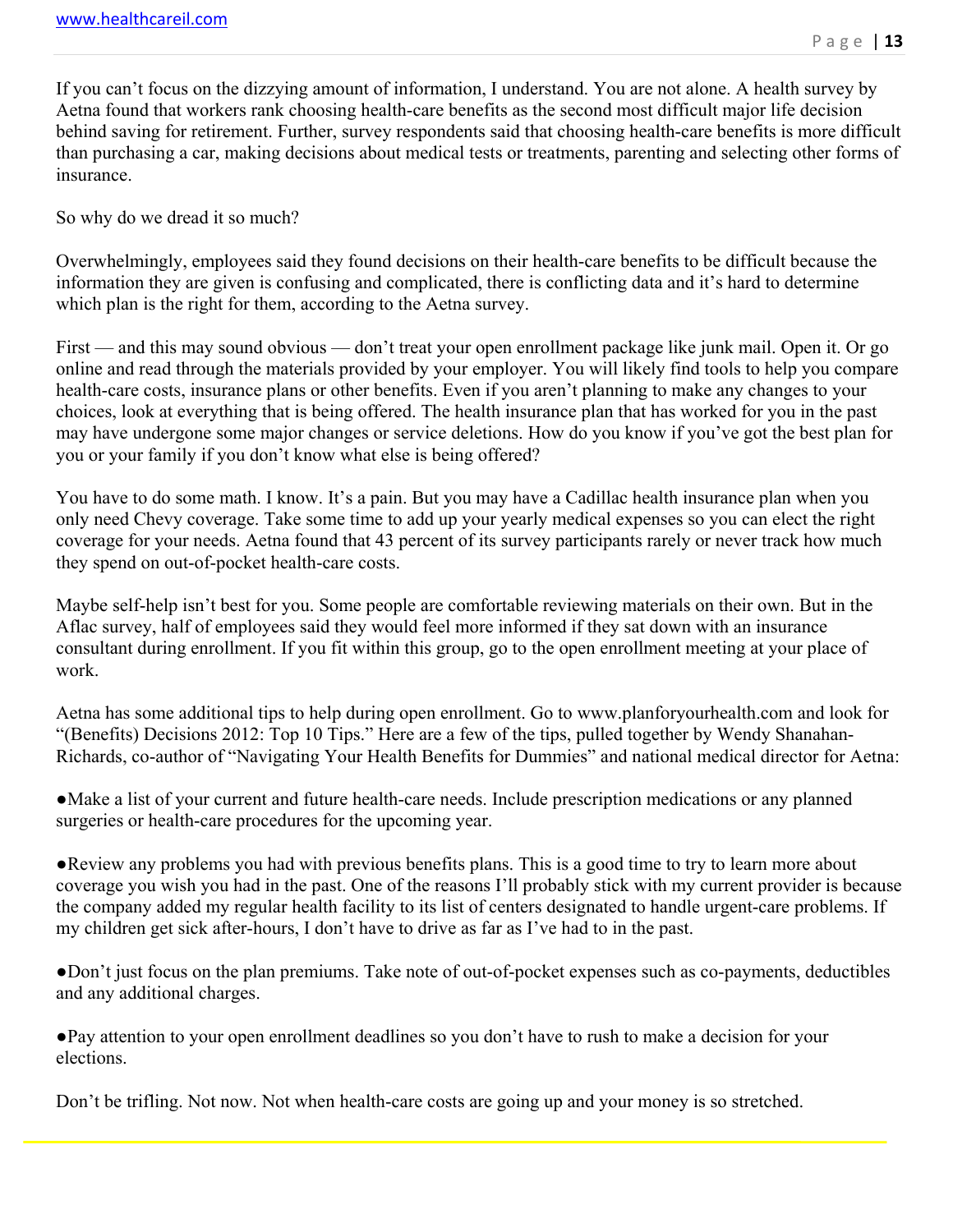### **For Business Owners, the Health Care Details Begin to Emerge**

*By PAUL DOWNS* November 14, 2012

The struggles of a business trying to survive.

Last week, before the election, I received a fat envelope from Independence Blue Cross with our health insurance renewal rates for 2013. This happens about this time each fall, and it is not something I look forward to.

I've had a couple of good years — my rates fell in 2010 and 2011 — but this was preceded by a long string of years with double-digit increases. Which is discouraging, because the astronomic rise in costs wasn't accompanied by any apparent rise in the quality of the health care we have been getting. Co-pays have gone up. Drugs have gotten more expensive. At the doctor's office they still hand me that stupid clipboard with the paper questionnaire to fill out, then they make me wait another 30 minutes to see the doctor. Most problematic, in my opinion: I still can't find a price list for any of the doctor's routine services. So I have no way to compare the costs.

I open the envelope, wade through the pages of boilerplate and finally get to the heart of the matter. For the third year in a row, my rates have dropped. It's not a huge amount, about 5 percent, but it's better than another increase. The monthly charge for a single person has dropped from \$330.89 to \$315.23, and the rate for family coverage fell from \$971.26 a month to \$925.31. To put this in perspective, here are the rates for my cheapest policy options for the last seven years:

Year Single Family % Change 2005206.54 606.01 2006224.16 657.67 9% 2007289.27 848.69 29% 2008348.731023.17 21% 2009351.461031.18 1% 2010424.831246.74 21% 2011352.641035.04 -17% 2012330.89 971.26 -6% 2013315.23 925.31 -5%

The drop from the peak in 2010 is significant, but I'm still paying 50 percent more for insurance that I was in 2005.

The envelope from Blue Cross was followed by an e-mail from our benefits administrator, with a spreadsheet attached that recapped all of the pricing information and added a whole lot more. Most of it was procedural, laying out the steps required for me to renew the policies for all my workers. But one of the tabs in the sheet was titled "Health Care Reform" and laid out all of the ways that the Affordable Care Act — a k a Obamacare would be changing the landscape. It's a long list, sorted by date, and progressing from now until the date of full implementation in 2014. This item in particular caught my eye:

"Effective March 2013: Employers must provide a new notice to all employees explaining the availability of Exchanges and whether or not the employee may be eligible for insurance affordability programs through the Exchange. The notice must be provided to new employees upon date of hire. Guidance is pending."

Scrolling further down the page, there was more: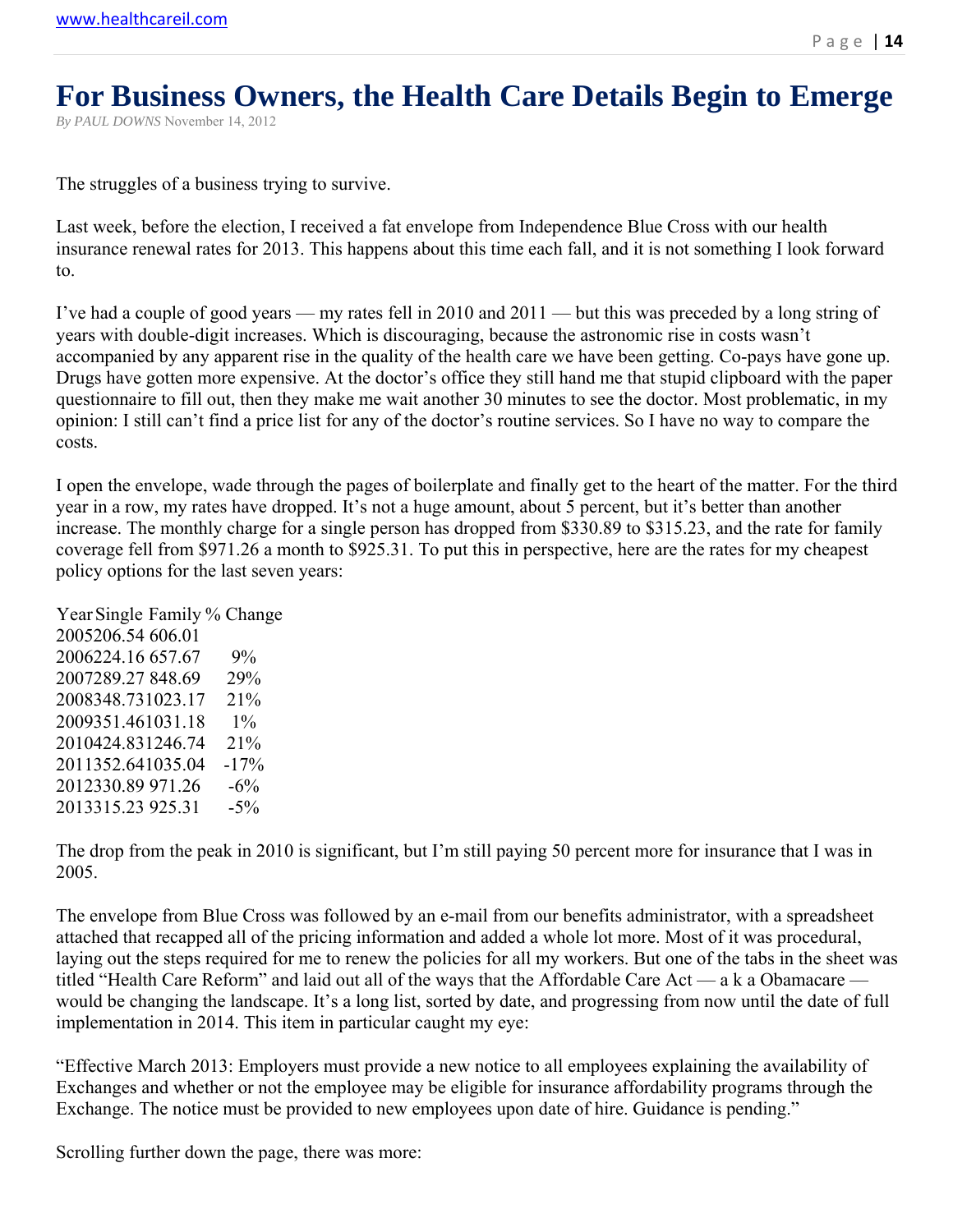"Effective January 1 2014: All U.S. citizens and legal residents must maintain 'minimum essential coverage.' Failure to obtain minimum essential coverage will result in financial penalties for groups with more than 50 employees. Some exceptions apply."

And effective the same date, this:

"Health insurance will be available for purchase through the exchanges. Private and nonprofit insurers as well as states will offer small employers (up to 100 employees) the ability to purchase health insurance. Large employers (more than 100 employees) may purchase coverage through the exchanges beginning in 2017. Employers will not be required to purchase coverage through an exchange."

Ah, the crux of the matter. Within a year I'll have some idea of what it will save me (and cost my employees) to stop providing health insurance. I'll have the option to let my workers get their own coverage, just the same way they get car and house insurance. I have not made up my mind whether this is a good idea or not, but soon I'll have some real numbers to think about.

With President Obama's re-election, the Affordable Care Act will be fully implemented. I voted for him, twice, partially in hope that something would be done about the health care mess. So this is what I get.

How about you? What has happened to your rates? What are you finding in your renewal packages? What do the health care changes mean for your company?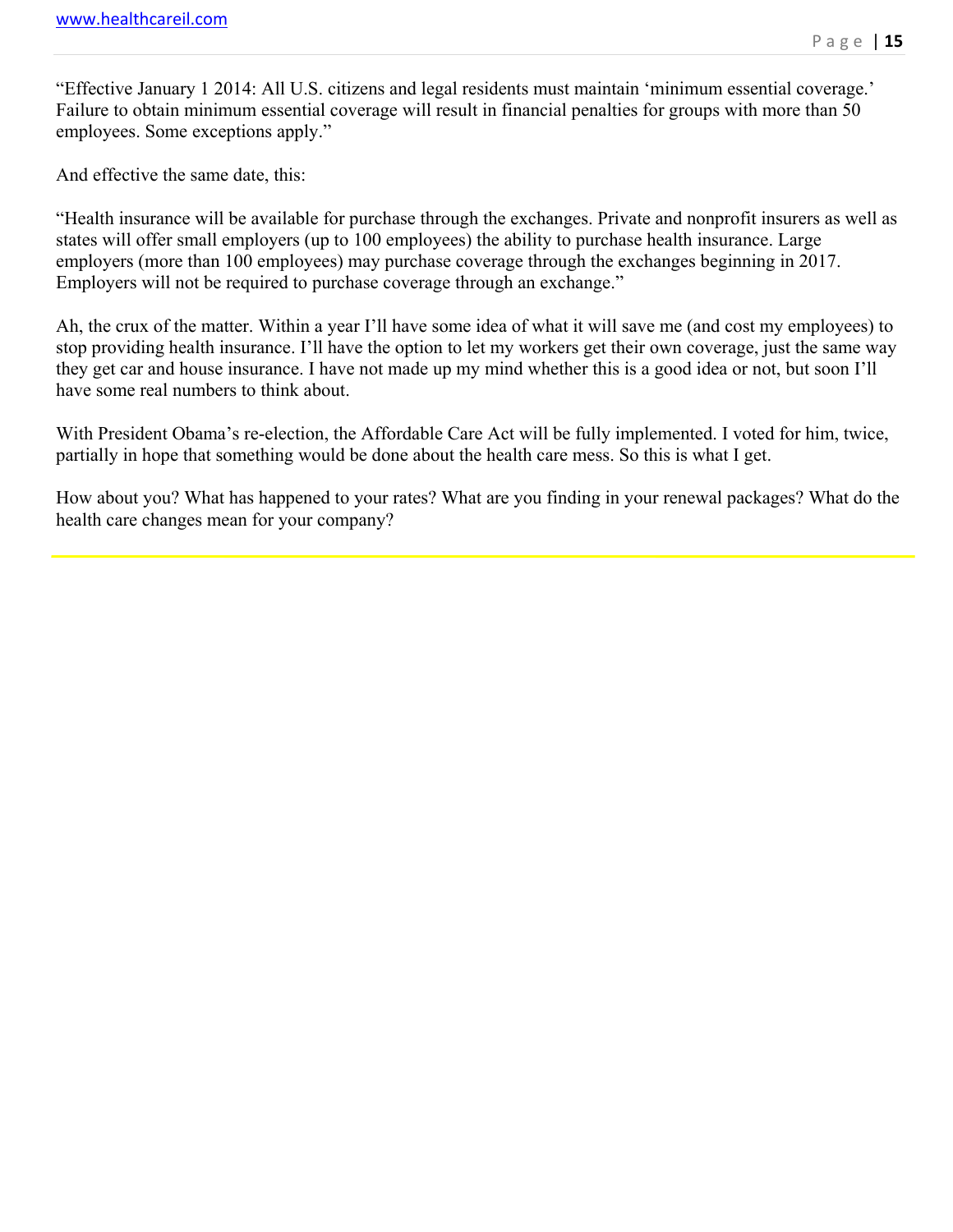

Illinois plans to partner with the federal government on its health insurance exchange. (Image Bank / November 15, 2012) By Peter Frost Tribune reporter *November 15, 2012* 

Illinois plans to submit a blueprint of its health insurance exchange to the federal government on Friday, state health officials said Thursday afternoon.

By 2014, all states must have an active exchange where individuals and small businesses can shop for health insurance plans based on cost, provider networks and coverage options.

Illinois plans to partner with the federal government on the online marketplace mandated under the 2010 health care overhaul law.

States originally were required to submit their exchange blueprints by Friday, but federal health officials decided last week to extend the deadline to Dec. 14. All states still must notify the government Friday if they plan to set up their own exchange or to allow the federal government to do so for them.

Illinois chose to partner with the federal government for the first year of the exchanges, before taking over control in fall 2014, in time for open enrollment for 2015.

State insurance officials said they expect the marketplace to include several hundred health insurance plans offered by multiple providers.

The blueprint they plan to submit Friday will be "a living document" that's expected to evolve as federal and state governments set policy, said Colleen Burns of the Illinois Department of Insurance.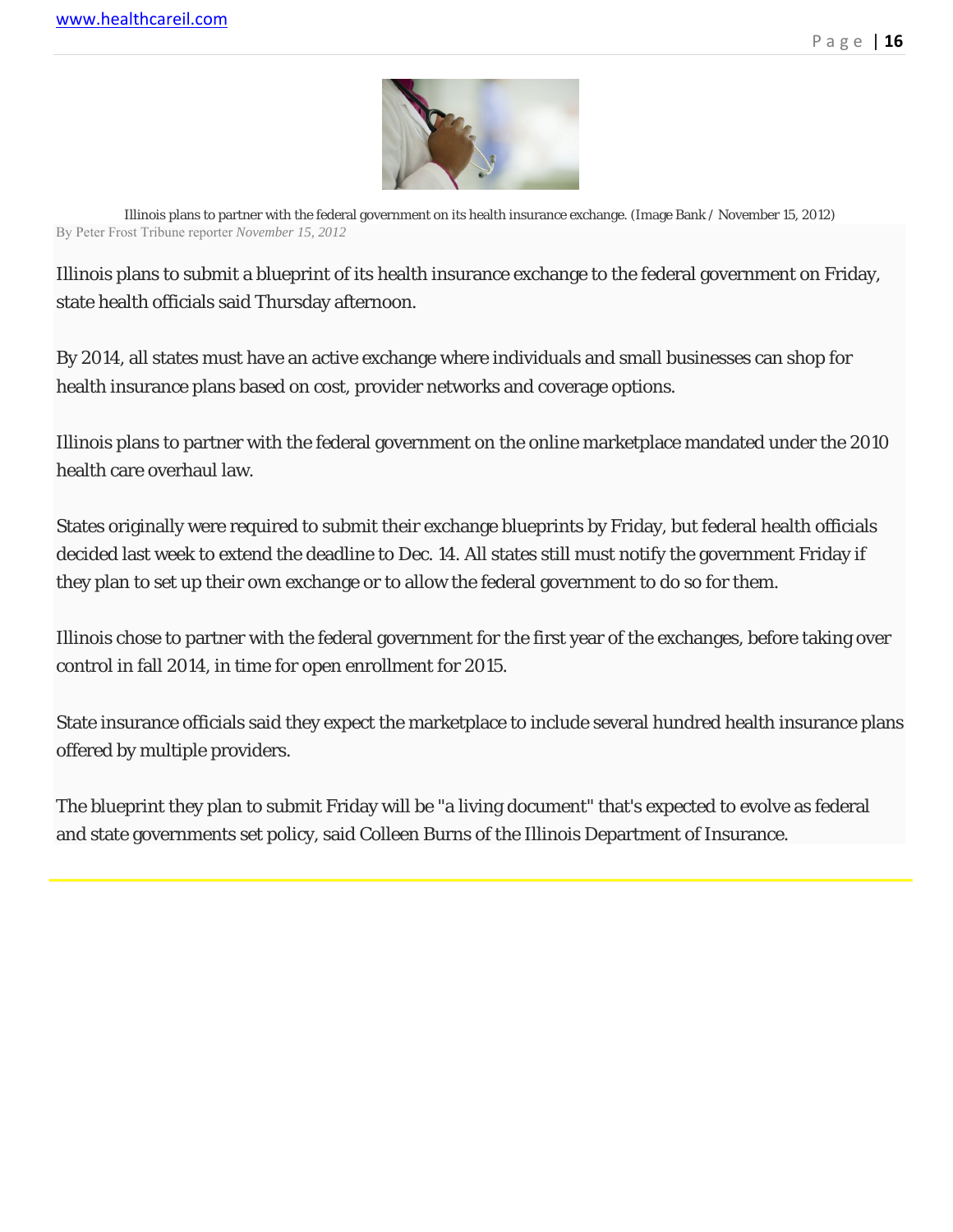# **Medicare premiums going up \$5 a month for 2013**

**RICARDO ALONSO-ZALDIVAR ,** *The Associated Press*

**POSTED: FRIDAY, NOVEMBER 16, 2012** 

WASHINGTON - Medicare premiums are going up \$5 a month in 2013, the government said Friday. It's less than expected, but still enough to eat up about one-fourth of a typical retiree's cost-of-living raise next year.

Medicare chief Marilyn Tavenner said the new "Part B" premium for outpatient care will be \$104.90 a month. In most cases, it's deducted directly from a beneficiary's monthly Social Security check. Currently the premium is \$99.90 a month.

Earlier this year, the government projected an increase of as much as \$9 for 2013, but health care inflation has remained modest.

Still, advocates for the elderly didn't see much to cheer about, particularly since Medicare cuts are on the table in budget negotiations between President Barack Obama and Republicans in Congress. Obama has promised to protect beneficiaries, but even his plan calls for upper-income retirees to pay more.

"These increases aren't as big as projected, but they are still increases," said Joe Baker, president of the Medicare Rights Center, a New York-based advocacy group. "Our fear is that as policymakers discuss deficit reduction, they'll pile even more costs on to seniors."

High-income beneficiaries, those making above \$85,000 a year individually or \$170,000 for a couple, will face bigger increases. They will pay an additional \$42 to \$230.80 a month, depending on income. Most low-income beneficiaries have their premiums paid by Medicaid.

Tavenner also announced that Medicare's hospitalization deductible will increase by \$28, to \$1,184. The deductible is the amount a person must pay before health insurance kicks in. Many seniors have some form of additional coverage to handle their Medicare hospital deductible.

The annual deductible for outpatient care will increase by \$7, to \$147.

Coverage for outpatient care under Medicare Part B is optional, but more than 90 percent of the program's 52 million beneficiaries sign up. Medicare covers people 65 and older, the disabled and those with serious kidney disease.

Part B pays for office visits to doctors, preventive services and medical equipment. It's a good deal by any measure, since 75 percent of the cost is borne by taxpayers, with premiums set to cover the remaining 25 percent. Still, many beneficiaries are on tight budgets so the monthly premium is a closely watched indicator.

Last month the government announced a 1.7 percent cost-of-living increase for the 56 million Americans on Social Security. That works out to raises averaging \$19 a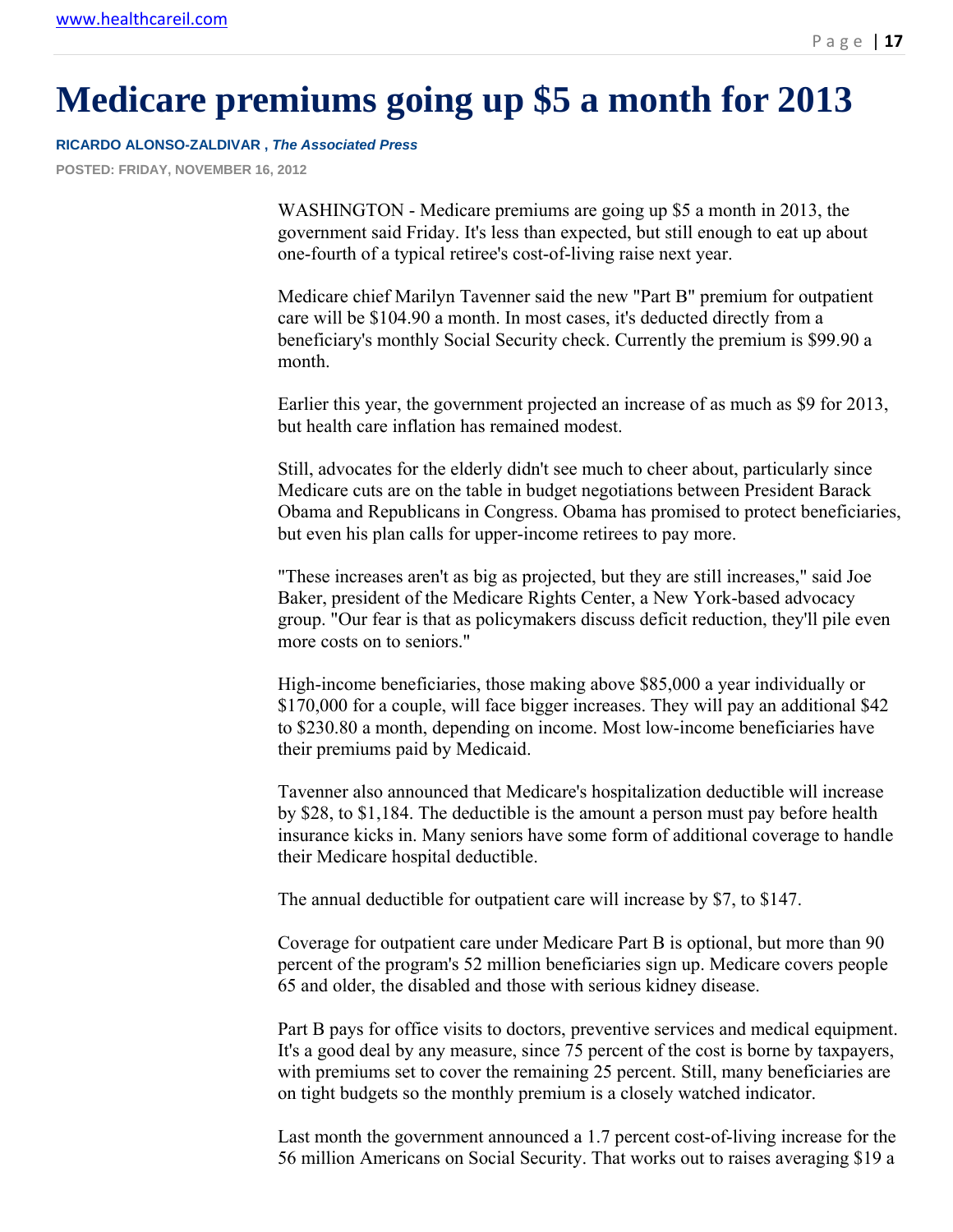month come January. The typical increase for retired workers will be slightly larger.

Obama's health care law reined in Medicare spending by curtailing payments to hospitals, insurers, drug companies and other service providers. Democrats want to focus the next round of cuts on providers, particularly pharmaceutical companies. But Republicans are looking for more significant changes in the program, such as increasing the eligibility age to 67.

The health care law improved preventive care for Medicare recipients and cut costs for people with high prescription drug bills. It also initiated a multitude of experiments on how to deliver quality care at lower cost for taxpayers. And it set up a cost control board to limit future increases in Medicare spending.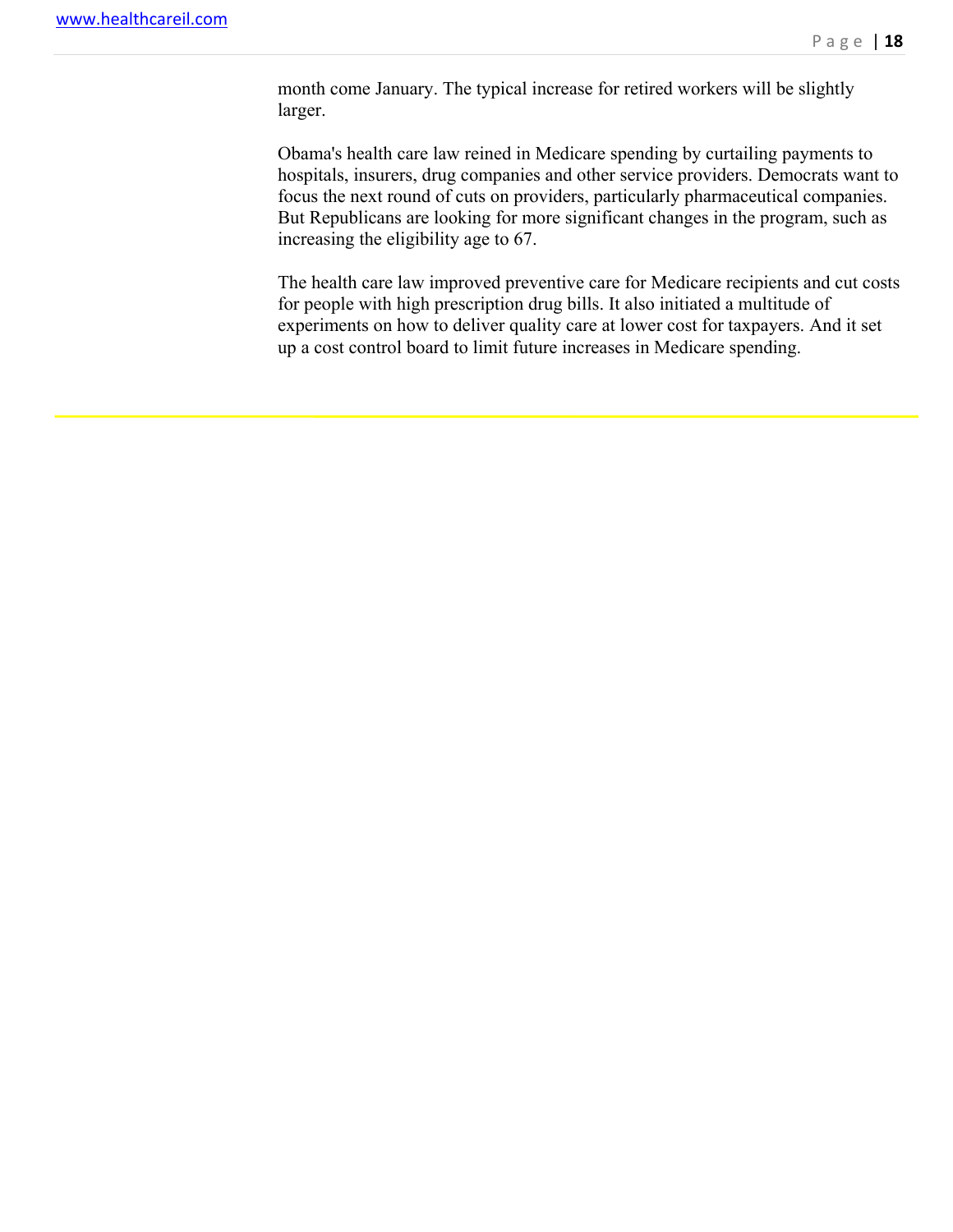# **Can the IRS handle Obamacare?**



IRS officials have promised everything will be ready in time, but there's a lot to do. | AP Photo

By PAIGE WINFIELD CUNNINGHAM | 11/20/12

Now that the health care law's future is finally secure, it's up to the Internal Revenue Service to make sure the money flows.

But only the right amount of money. And only to the people who are supposed to get it.

The agency is charged with shouldering some of the law's most nitty-gritty technical details, from making sure Americans receive the insurance premium tax credits they're eligible for, to incorporating more than 40 changes to the Tax Code, to collecting penalties from individuals and businesses that fail to meet the law's insurance requirements.

And there's plenty at stake as the agency faces the largest set of tax law changes in more than two decades and prepares to process returns from around 20 million Americans who are expected to enroll in subsidized health coverage.

IRS officials have promised they'll have everything ready in time, but the sheer scope of the workload has prompted fears that it's all just too much for the agency to handle and could cause error and fraud to skyrocket.

"They're going to be very strained," said Mark Everson, former IRS commissioner during George W. Bush's administration. "The main thing is the vast amount of information required for the IRS to collect and dispense. … There's a lot of complexity to it."

The task is crucial, albeit unenviable, said Fred Goldberg, who served as IRS commissioner under President George H.W. Bush. "The IRS is like the guy who walks behind the elephant at the circus," he told POLITICO.

As the IRS marches onward, here's a rundown of how it's responsible for making the Affordable Care Act work as lawmakers intended.

### **1. Getting the tax credits out**

To extend coverage to millions of uninsured Americans, the law largely depends on a system of income-based insurance subsidies, delivered through state-based exchanges. But all of that will be administered through the Tax Code — which means the IRS is facing a huge task.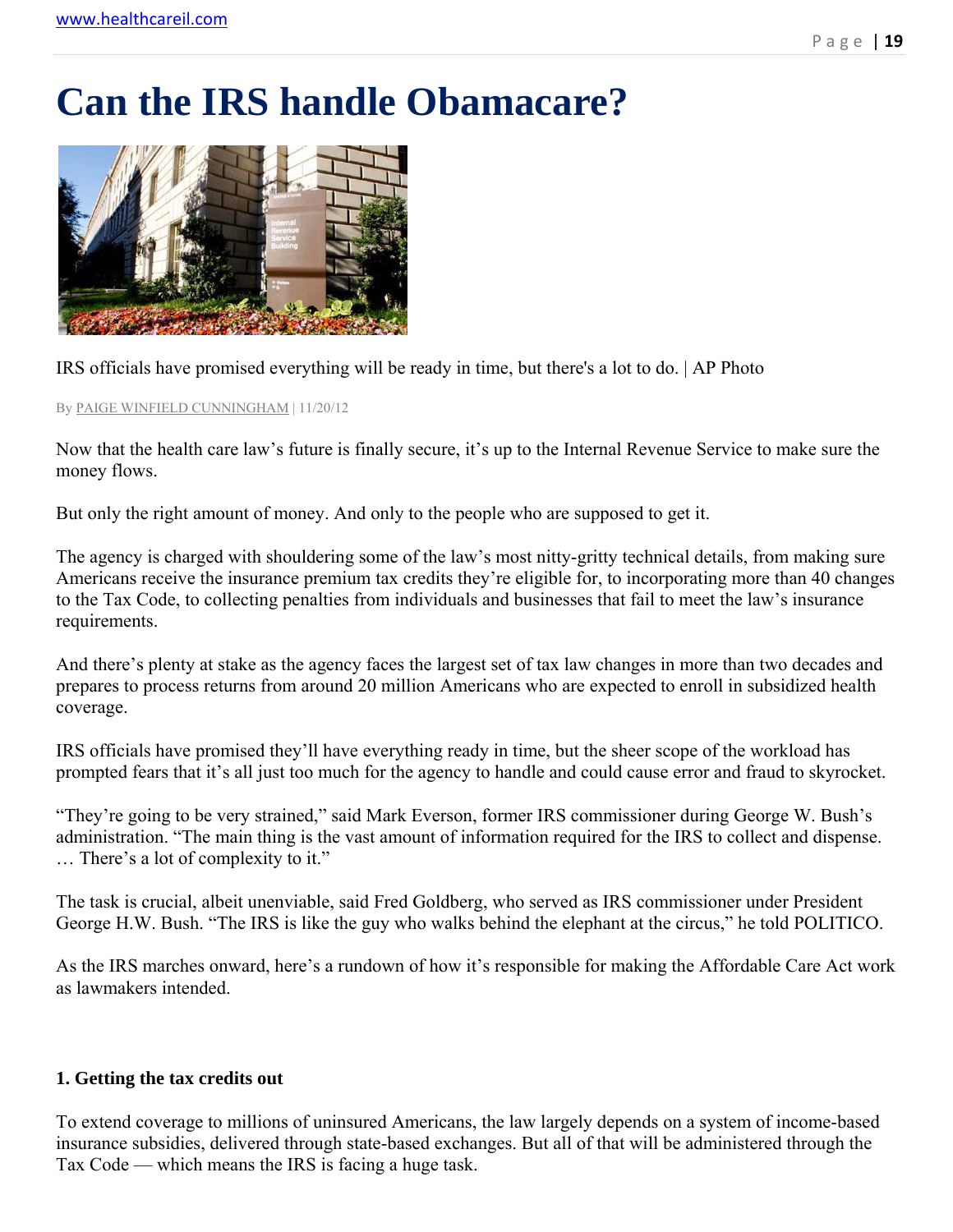When a low- to middle-income individual or family approaches an exchange to buy insurance, the IRS will have to release their tax returns so exchange workers can estimate how much of a credit they should get. When they enroll in a plan, the government will pay the credit directly to the insurers.

But because the credits will be based on two-year-old tax returns, there's a good chance the IRS will find them either too generous or too stingy when it totals things up at the end of the year. And if an enrollee's eligibility changes during the year — if they get divorced, have a child or even move to a different state — that could complicate things even more.

Some tax experts complain that the problem is aggravated by conflicting interests between the insurance exchanges and the IRS.

Since the exchanges will be regulated by the Department of Health and Human Services, they'll have an incentive to offer people the largest insurance credit possible to encourage them to enroll. But since the IRS has the job of balancing the books, any income miscalculations will just leave them with more work to do at the end of the year.

"HHS and the IRS have very different focuses and missions," said Kathy Pickering, executive director of The Tax Institute at H&R Block. "HHS is very focused on making sure everyone has health care coverage whereas the IRS has to enforce the tax law and then reconcile that premium tax credit."

#### **2. Getting the overpayments back**

To save lower-income Americans from a big tax liability at the end of the year if they get too much in insurance subsidies, there's a limit on how much they'll have to pay back. (Congress has raised it twice.)

Under the current rules, married taxpayers earning less than 200 percent of the federal poverty level would have to pay back a maximum of \$600 in overpayments. That cap rises to \$1,500 for those between 200 percent and 300 percent of poverty, and \$2,500 for those with incomes higher than that.

But even with the caps, it will be a challenge for the IRS to get the money back since the agency is banned from using any of its traditional methods of collecting taxes. So if an individual still owes a \$3,000 total tax liability at the end of the year — and \$1,000 of that is an insurance subsidy repayment — the IRS can only charge interest or penalties or issue liens on the other \$2,000.

Tax experts say that could also leave the IRS with some big headaches.

"It complicates the IRS's job a lot if you think about it," Goldberg said. "It's a separate bucket of liability."

### **3. Collecting the new taxes**

The IRS is also facing the largest revamp of tax law in more than 20 years. From changing the medical expenses deduction to raising the Medicare payroll tax to creating entirely new revenue — like the tax on so-called Cadillac plans — the law makes more than 40 changes to the Tax Code.

And that includes the tax that could become the least popular of all: penalties for people who don't get health coverage after the individual mandate kicks in.

But implementing this part of the law may feel more natural to the IRS, which is used to navigating a complex tax system that contains thousands of different credits and deductions. The agency's inspector general concluded last summer that it has developed "appropriate plans" to put the new tax provisions in place.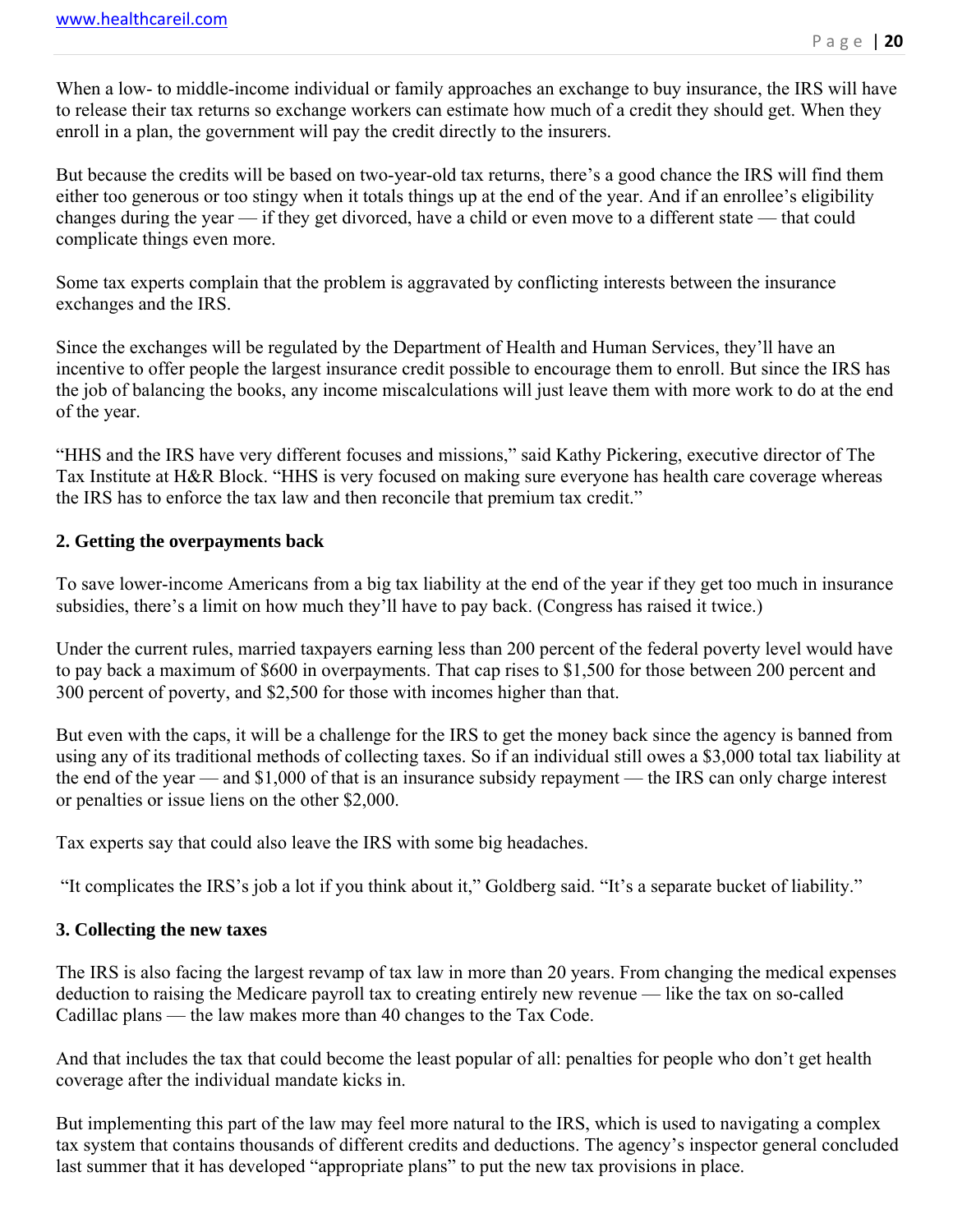Some of those, like a fee on branded drugs, have already gone into effect. Another handful are slated to become law on Jan. 1, including a higher Medicare payroll tax for high-income people and a medical device tax.

### **4. Interpreting the law**

Along with implementing the law, the IRS must also lay out more specific guidelines on questions that have confused businesses as they try to figure out what the new law requires of them.

One of those questions is which employees count as full time under a new rule that requires most businesses to offer affordable coverage to workers. Another pressing question is how to calculate whether those plans are valuable enough to meet the requirements.

#### **5. Answering lots of questions**

İ

And to top it all off, experts say the IRS is likely to be barraged at its call centers as people try to file tax returns that have suddenly become much more complicated. Right now, most Americans file relatively simple tax returns, especially those at the lower end of the income scale.

But once those folks enroll in subsidized health coverage, their filing process will be more complex as they try to calculate eligibility that may have changed mid-year.

"There's so much the consumer still doesn't understand," Pickering said. "Clearly, there will be challenges with the call centers, and in the midst of a filing season where you're dealing with much more fundamental issues such as 'Where's my refund,' they have an enormous challenge in terms of being able to handle daily loads."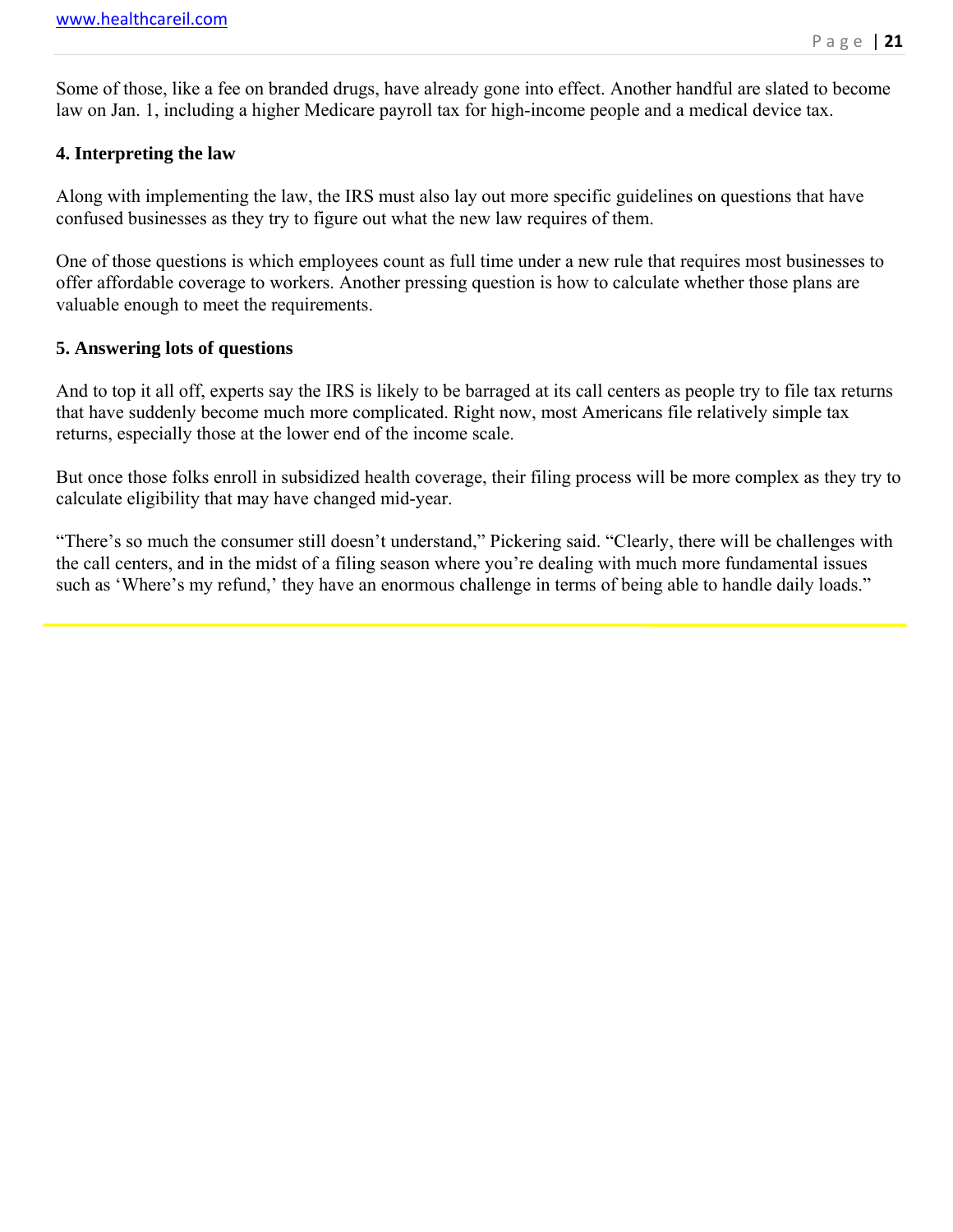# **GENERIC FORM OF LIPITOR RECALLED**



Pfizer's Lipitor for treatment of high cholesterol is the best-selling drug. (Paul J. Richards/AFP/Getty Images / November 23, 2012) Reuters *November 23, 2012* 

Indian drugmaker Ranbaxy Laboratories Ltd. has voluntarily recalled its cholesterol-lowering drug atorvastatin in the United States, a development that could dent its image further in the world's biggest prescription drug market, where the company faced an earlier ban.

Ranbaxy did not specify the reason for the recall of the drug, which largely drove the company's sales in the first of half the year. Shares fell more than 4 percent after the announcement.

The recall of atorvastatin, a generic version of Pfizer Inc.'s Lipitor, will temporarily disrupt supplies in the U.S. market while the company conducts an investigationexpected to take two weeks, it said. Lipitor is considered as the world's best-selling drug and at its peak generated \$13 billion in one year for Pfizer.

Ranbaxy was the first company to launch generic Lipitor in the United States after Pfizer's patent expired last year. The Indian company had marketing exclusivity for the first six months that generics were allowed to be sold along with U.S.-based Watson Pharmaceuticals Inc.

"The development will impact the company's credibility to an extent," said Bhagwan Singh Chaudhary, a research associate at the brokerage IndiaNivesh. "There have been issues in the past (about compliance) and a recall suggests, corrective measures suggested by the U.S. FDA are not being implemented."

Generic Lipitor generated nearly \$600 million in sales for Ranbaxy during its exclusive marketing period, Chaudhary said.

Other drugmakers including Indian rival Dr. Reddy's Laboratories Ltd have since launched their own generic atorvastatin versions in the United States.

Controlled by Japan's Daiichi Sankyo Co, Ranbaxy has had a troubled history in the United States where shipments from some of its manufacturing plants were banned from 2009 over a compliance-related probe.